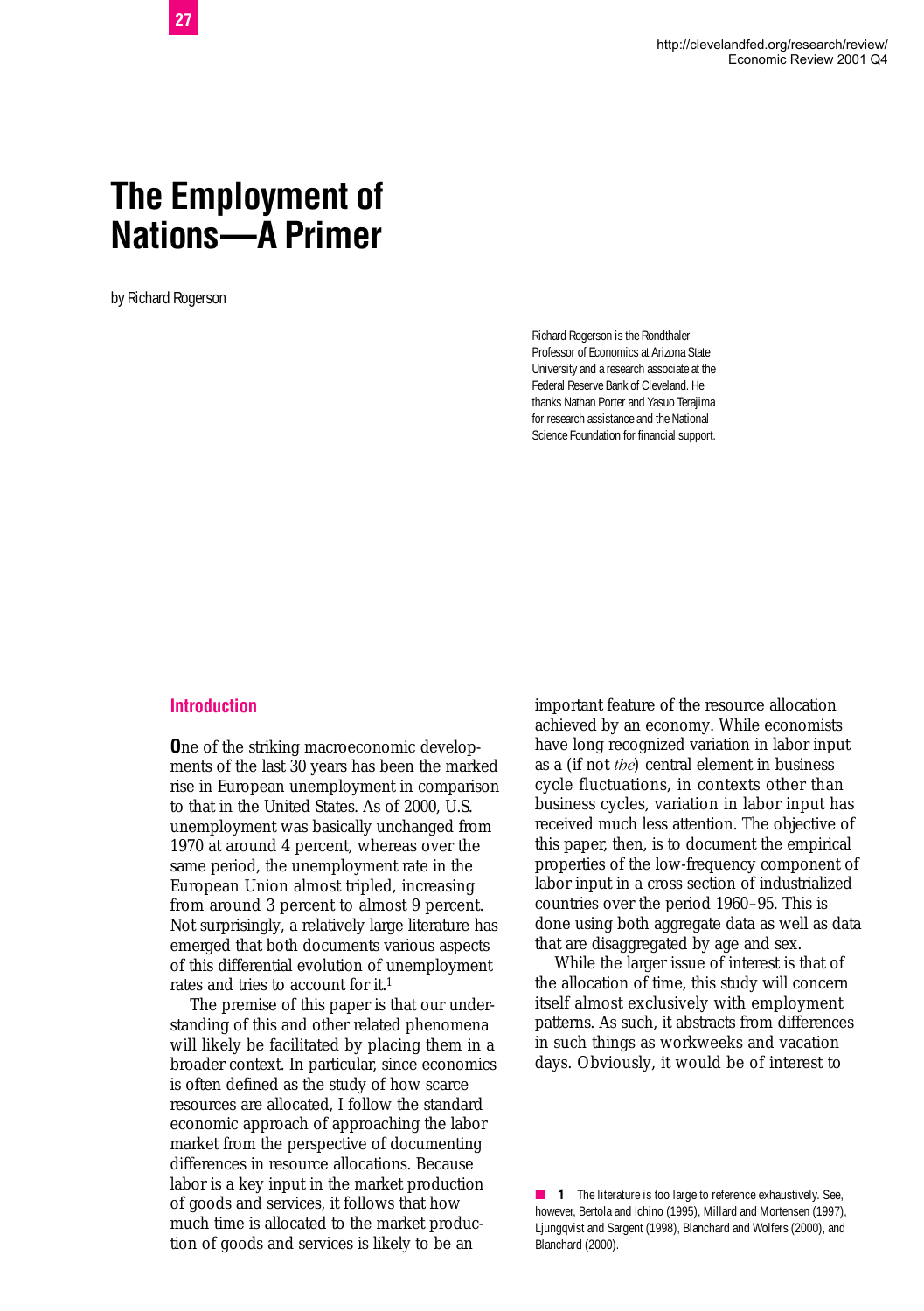supplement the analysis provided here with information on these additional aspects of time allocation, but due to data limitations, I do not undertake it in any great detail here. I also restrict attention to a study of industrialized countries, since there are reasons to believe that countries at very different stages of development face considerations which make their time-allocation problems less comparable. Specifically, countries with large rural or agricultural populations may behave quite differently.

The paper presents its findings in the form of nine stylized facts. I will not present them all in this introduction, but a few are worth emphasizing. First, large and persistent differences in employment-to-population ratios are common throughout the period. While differences have become larger since 1970, persistent differences exist throughout the entire sample and are in no way a novel feature of the post-1970 world. Second, countries move about considerably in the distribution of employment-to-population ratios. Some countries move up, and some countries move down. Third, and perhaps most important, a comparison of aggregate and disaggregate data shows that there is substantial variation in disaggregated labor input that is obscured when examining aggregate data. When employmentto-population ratios change in a persistent fashion, the changes are distributed across groups disaggregated by sex and age in a very disproportionate fashion. Because changes across demographic groups display so much variation, it seems natural to think that they contain a great deal of information that will be helpful in sorting out the causes of the aggregate changes.

The paper is unapologetically atheoretical. There is no attempt to discuss what the facts uncovered have to say about various models of the labor market or various explanations for differences in labor market outcomes. Rather, the objective here is to simply lay out the facts that a general theory of low-frequency movements in employment should be able to account for.

An outline of the paper follows. The next section gives a brief description of data sources. Section II examines the aggregate data and presents the main stylized facts that follow from them, while section III does the same for the data disaggregated by age and sex. Section IV discusses some additional measures of labor input, and section V concludes.

#### **I. Data**

**T**he measure of labor input that I use in this study is employment to population. For the aggregate analysis, I use the ratio of total employment to the population of individuals between the ages of 15 and 64.<sup>2</sup>

All of the data used in this analysis come from Organisation for Economic Co-operation and Development (OECD) sources, which in turn are based on surveys carried out by individual member countries. Aggregate data on employment relative to the population of individuals aged 15–64 are taken from various issues of the OECD publication *Historical Statistics.* Data on employment rates disaggregated by sex and age are taken from various issues of the OECD publication *Labor Force Statistics.* This publication actually provides information on participation rates and unemployment rates, from which I have computed the employment-to-population ratios. The disaggregated data are not available for as many countries or for as long a time, so the time period and countries analyzed differ for the two exercises. Section IV of the paper, which considers some additional measures of labor input, relies on data that appear in various issues of the OECD publication *Employment Outlook.*

As is true for any study that relies on crosscountry data from country-level sources, an important caveat that must be mentioned is the possibility that the data are not strictly comparable. Survey procedures may differ from country to country, as may classification procedures. Additionally, there are occasional changes in the accounting methods for some countries.3 For examining cross-country differences in employment, these accounting issues do not appear to be very significant. The OECD publications listed above provide documentation of the various country surveys and definitions used to determine employment,

■ **2** Note that this measure includes employed individuals above 65 in the numerator but not in the denominator. It is obviously debatable whether this measure is preferable to the employment-to-population ratio for all individuals or the employment-to-population ratio for all individuals above the age of 15. Since much of the analysis is also carried out with data that are disaggregated by age and the basic findings there are similar, this is probably not an important issue for the purposes of this paper.

■ **3** For the most part, these did not appear to be too serious.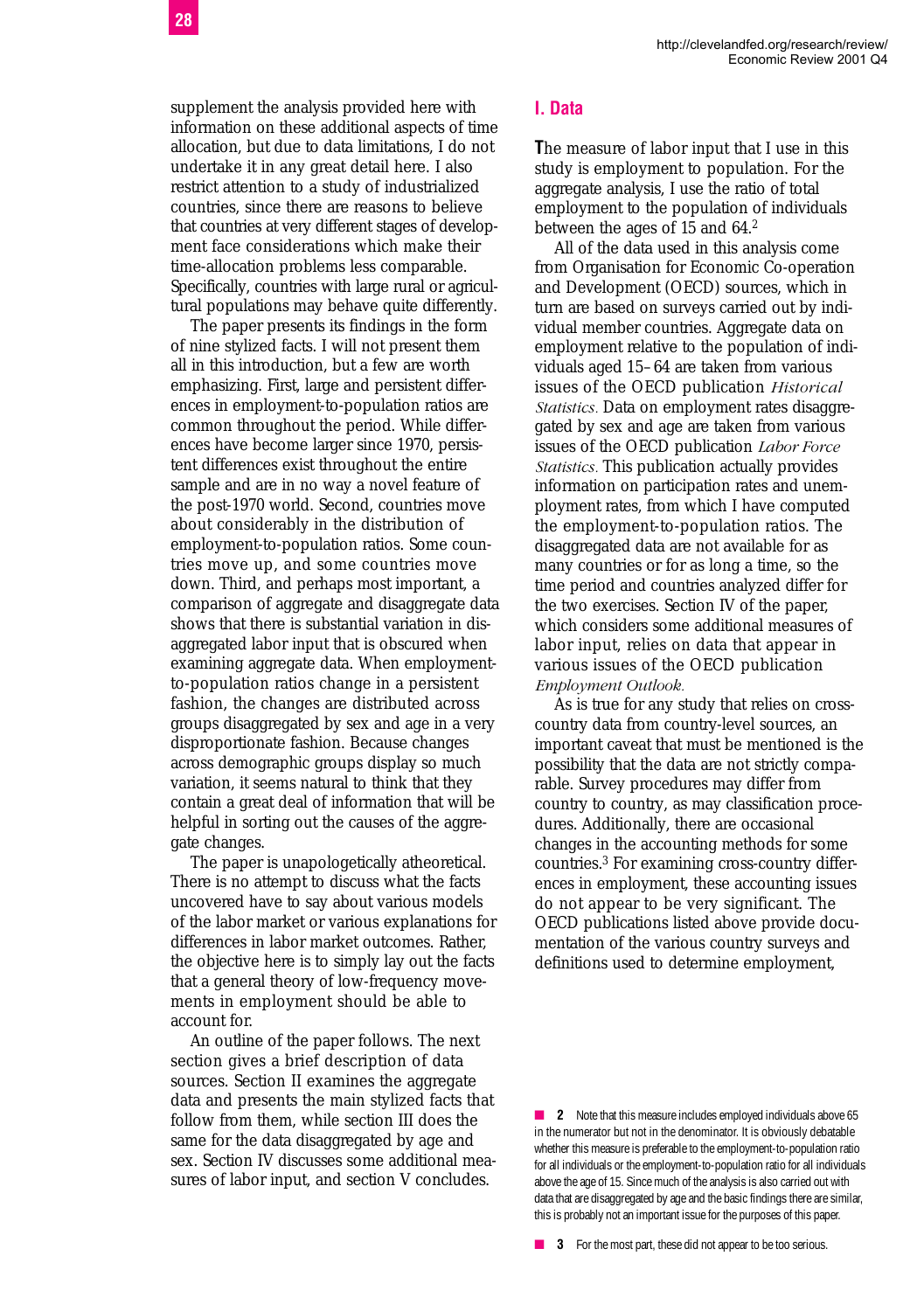and there is a high degree of uniformity of the criteria. Basically, in order to be counted as employed, an individual has to have either worked at least one hour for pay during the reference period, had a job from which he or she was absent (due to sickness, vacation, strike, weather, and so on), been self-employed, or been an unpaid employee in a family business.4 Having said this, I will take the employment data at face value, and no additional space will be devoted to this potentially important measurement issue. However, in section IV, when data are presented on hours of work and part-time versus full-time employment, measurement issues are likely to be substantial, and the appropriate caveats will again be raised.

#### **II. Facts about Employment Rates I: The Aggregate Data**

**T**his section focuses on patterns found in the aggregate data. I examine 18 countries over the period 1960-95.<sup>5</sup> Because we are interested in low-frequency rather than highfrequency movements, I present five-year averages at five-year intervals.<sup>6</sup> In each case, the indicated year is the center of the five-year period used to construct the average; that is, data for 1985 represent the average for the period 1983–87.7 Table 1 presents the data on aggregate employment relative to the total population for individuals between the ages of 15 and 64 for 18 countries plus some summary statistics: the mean, standard deviation, and the 85:15 ratio for the cross-sectional distribution in each year. The 85:15 ratio is the ratio of the highest to the lowest value for the employment ratio after having excluded the top two and bottom two values.8 I report this rather than the ratio of maximum to minimum values in order to downplay the possible role of extreme values. Note also that the mean value reported is the simple mean of the cross-country observations and does not weight countries by their size.

Some of the important features of these data are described next.

#### **Fact 1. The average employment rate remained roughly constant over this period.**

As table 1 indicates, there is no evidence of a secular trend in the average employment rate across countries. The average values from 1980 onward are slightly lower than the average values before 1975, but by less than one-half of a percentage point. The average value does fluctuate somewhat over time, and the fluctuations seem larger in the post-1975 period.

#### **Fact 2. Differences in employment rates across countries are large.**

No matter which of the cross sections we look at, the variation in employment rates is strikingly large. For the sample as a whole, the maximum values exceed 80 percent, whereas the lowest values are less than 50 percent. The standard deviations are also large, though it can be difficult to gauge what constitutes large in this context. The 85:15 ratio is perhaps more informative in this regard. Note that this ratio exceeds 1.20 for each cross section. To understand the significance of this value, note that in the largest postwar recession in the United States (1982), the ratio of employment to population at the peak was only about 1.03 times larger than it was at the trough. It is particularly significant that the large difference in employment rates across countries is not a phenomenon that emerged after the early 1970s. Cross-country differences were large even in the 1960–70 period.

■ **4** We note that cross-country studies of unemployment are potentially more problematic because of differences in criteria across countries, particularly in what constitutes searching for employment. However, the OECD does publish a series of "standardized" unemployment rates that attempts to correct for cross-country differences in measurement.

■ **5** See Blanchard and Wolfers (2000) for a presentation of the low-frequency movements in unemployment rates over this period.

**6** An alternative procedure to isolate the low-frequency component would be to use the trend component generated by applying the Hodrick– Prescott filter to the data. The results of using this alternative procedure are very similar and hence are not reported.

■ **7** The exception to this is 1960. Due to data limitations, 1960 simply refers to the average for 1960–62.

■ **8** More accurately, this is really the 83:17 ratio.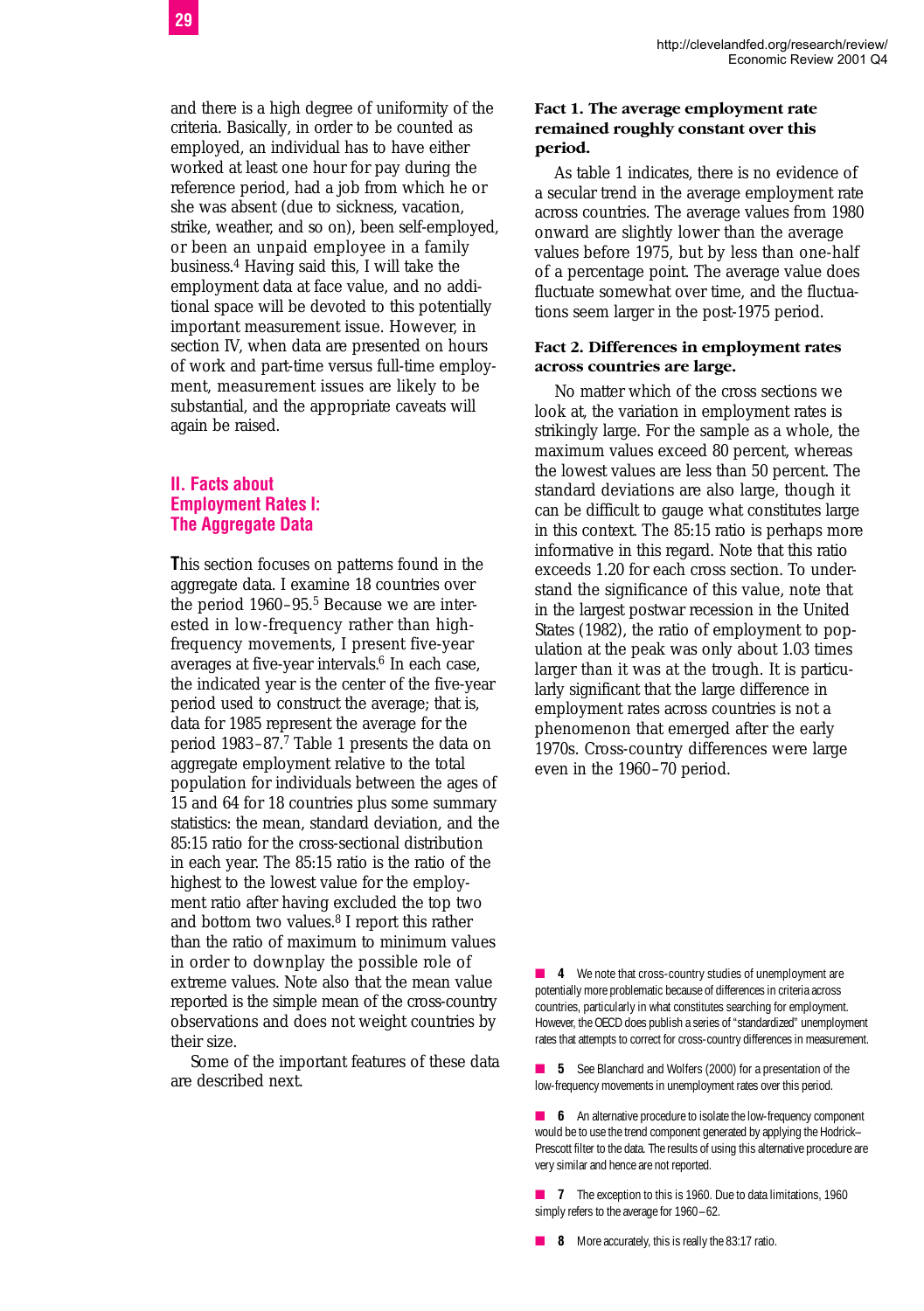#### **Aggregate Employment/Total Population, Ages 15–64**

|                      | 1960 | 1965 | 1970 | 1975 | 1980 | 1985 | 1990 | 1995 |
|----------------------|------|------|------|------|------|------|------|------|
| Canada               | 58.9 | 60.9 | 61.3 | 63.4 | 65.5 | 66.1 | 68.9 | 67.3 |
| <b>United States</b> | 62.2 | 62.9 | 64.5 | 64.4 | 66.8 | 68.5 | 72.4 | 73.4 |
| Japan                | 74.3 | 71.5 | 71.1 | 69.7 | 70.3 | 70.6 | 72.5 | 74.4 |
| Australia            | 64.6 | 66.6 | 68.8 | 67.5 | 65.5 | 64.7 | 67.6 | 67.4 |
| New Zealand          | 62.9 | 63.7 | 64.1 | 64.8 | 64.2 | 62.3 | 66.8 | 69.2 |
| Belgium              | 59.5 | 60.5 | 61.3 | 61.1 | 58.4 | 54.5 | 56.6 | 56.3 |
| Denmark              | 70.0 | 72.2 | 74.3 | 73.3 | 73.1 | 75.3 | 76.8 | 74.1 |
| France               | 68.6 | 66.4 | 65.8 | 65.4 | 63.5 | 59.4 | 60.1 | 58.9 |
| Germany              | 70.1 | 69.6 | 68.6 | 65.7 | 63.6 | 62.5 | 65.8 | 65.2 |
| Ireland              | 64.4 | 64.3 | 62.0 | 58.0 | 57.0 | 51.7 | 52.7 | 55.2 |
| Italy                | 62.6 | 58.8 | 56.3 | 55.6 | 55.7 | 54.0 | 55.0 | 52.5 |
| Netherlands          | 61.1 | 59.9 | 57.3 | 54.5 | 53.6 | 53.3 | 61.5 | 65.3 |
| Norway               | 63.6 | 63.0 | 64.1 | 68.9 | 73.8 | 76.0 | 74.3 | 74.2 |
| Portugal             | 59.2 | 59.8 | 62.2 | 64.5 | 63.8 | 64.6 | 68.9 | 67.3 |
| Spain                | 59.9 | 59.8 | 60.1 | 58.1 | 50.2 | 45.4 | 48.9 | 46.4 |
| Sweden               | 73.0 | 71.9 | 72.7 | 76.3 | 78.7 | 79.3 | 79.8 | 70.4 |
| Switzerland          | 78.2 | 78.7 | 77.5 | 75.3 | 73.7 | 74.6 | 81.7 | 79.9 |
| United Kingdom       | 70.8 | 71.4 | 70.4 | 70.8 | 68.7 | 65.7 | 70.7 | 68.6 |
| Mean                 | 65.7 | 65.7 | 65.7 | 65.4 | 64.8 | 63.8 | 66.7 | 65.9 |
| Standard             |      |      |      |      |      |      |      |      |
| deviation            | 5.81 | 5.71 | 5.91 | 6.38 | 7.67 | 9.45 | 9.30 | 8.82 |
| 85:15 ratio          | 1.23 | 1.20 | 1.21 | 1.26 | 1.32 | 1.41 | 1.40 | 1.34 |

SOURCES: Organisation for Economic Co-operation and Development, *Historical Statistics,* various issues; and author's calculations.

#### **Fact 3. The spread of employment rates across countries changes substantially across time.**

Whether one looks at the standard deviation or the 85:15 ratio, the spread of employment rates across countries has exhibited substantial change over time. The distribution became significantly more spread out during the first part of the sample period, and though

it subsequently became more compressed, there has still been a significant spreading out over the period as a whole.

#### **Fact 4. Differences in employment rates across countries are persistent.**

To see this, I report the correlation matrix for the country-level observations across time in table 2.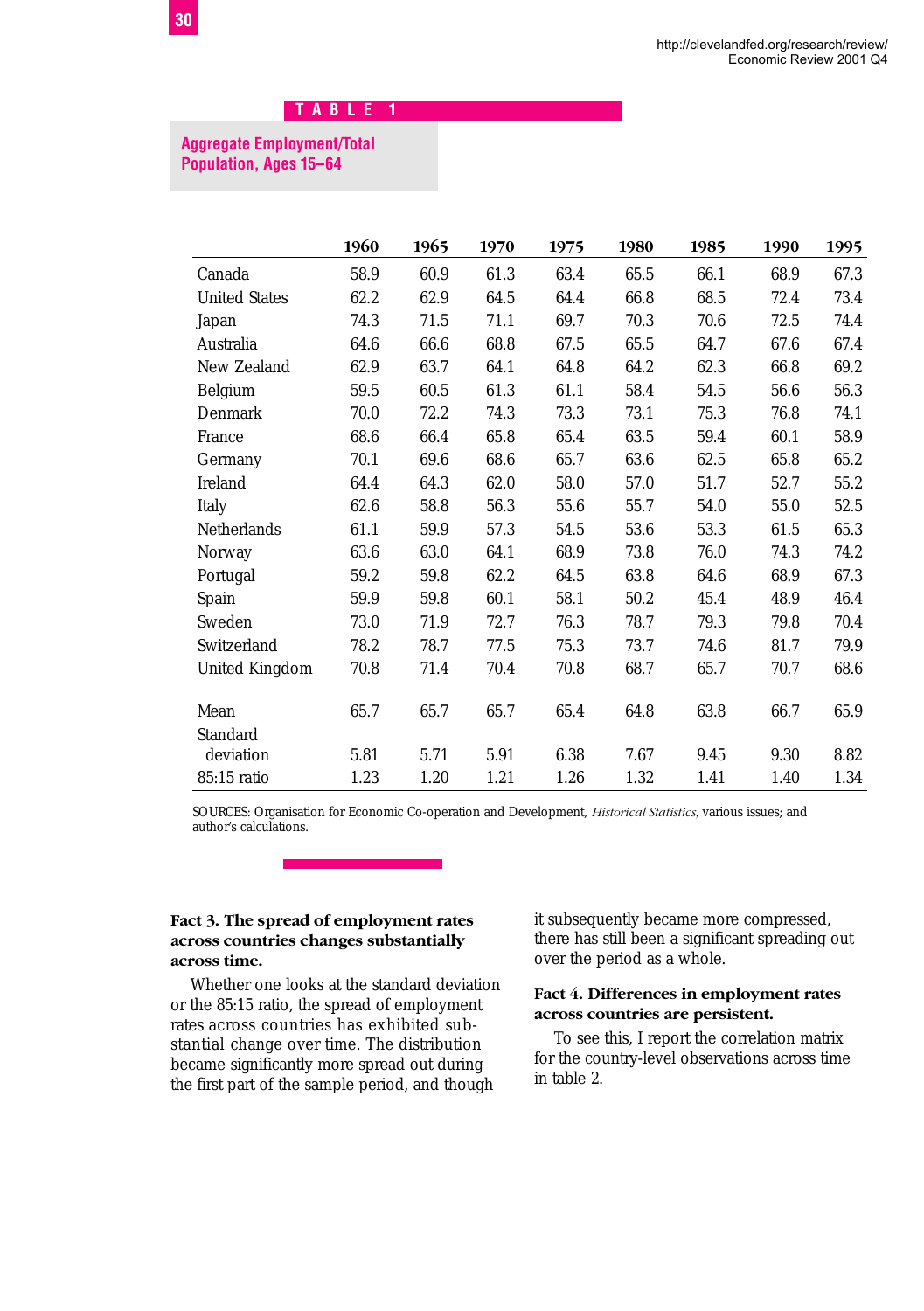## **Correlation Matrix for County-Level Observations across Time**

|      | 1960 | 1965 | 1970 | 1975 | 1980 | 1985 | 1990 | 1995 |
|------|------|------|------|------|------|------|------|------|
| 1960 |      |      |      |      |      |      |      |      |
| 1965 | .95  |      |      |      |      |      |      |      |
| 1970 | .88  | .96  |      |      |      |      |      |      |
| 1975 | .76  | .84  | .93  |      |      |      |      |      |
| 1980 | .66  | .72  | .81  | .94  |      |      |      |      |
| 1985 | .59  | .65  | .75  | .89  | .98  |      |      |      |
| 1990 | .60  | .68  | .77  | .87  | .93  | .97  |      |      |
| 1995 | .53  | .62  | .69  | .76  | .84  | .89  | .95  |      |

SOURCES: Organisation for Economic Co-operation and Development, *Historical Statistics,* various issues; and author's calculations.

Note that at one lag (five years), the average correlation coefficient exceeds 0.95. Obviously, this indicates a great deal of persistence.<sup>9</sup> Note also, however, that the average persistence decreases as the number of lags increases. At four periods (20 years) the average correlation drops to 0.70. It is also interesting to note that these correlations are not driven by changes that occurred before and after the oil shock of the mid-1970s. For example, the correlation between 1980 and subsequent years looks very similar to the pattern of correlations between 1960 and subsequent years. The fact that at longer horizons the correlations decrease considerably suggests our next fact.

#### **Fact 5. There is considerable mobility within the distribution.**

There are several ways to motivate this fact. One is to simply look at the changes in individual countries over the entire sample. Table 3 reports changes over three horizons—1960 to 1995, 1960 to 1970, and 1985 to 1995. This split is of interest because the latter two lie on either side of the 1970s' oil shocks.

From the perspective of mobility, the key is dispersion in changes. The dispersion of changes over each period in table 3 is large. Over the 1960–95 period, some countries see their employment rates climb by more than 10 percentage points, while others see their employment rates fall by more than the same amount. Moreover, there is very little correlation between a country's starting value in 1960 and the subsequent change; the correlation is only –0.18. It is important to emphasize that the situation is not characterized as one in which countries simply differ in the extent to which their employment rates decrease—almost half of the countries experience an increase in their employment rates over this period, and as we know from above, there is virtually no secular trend in the average employment rate across these countries.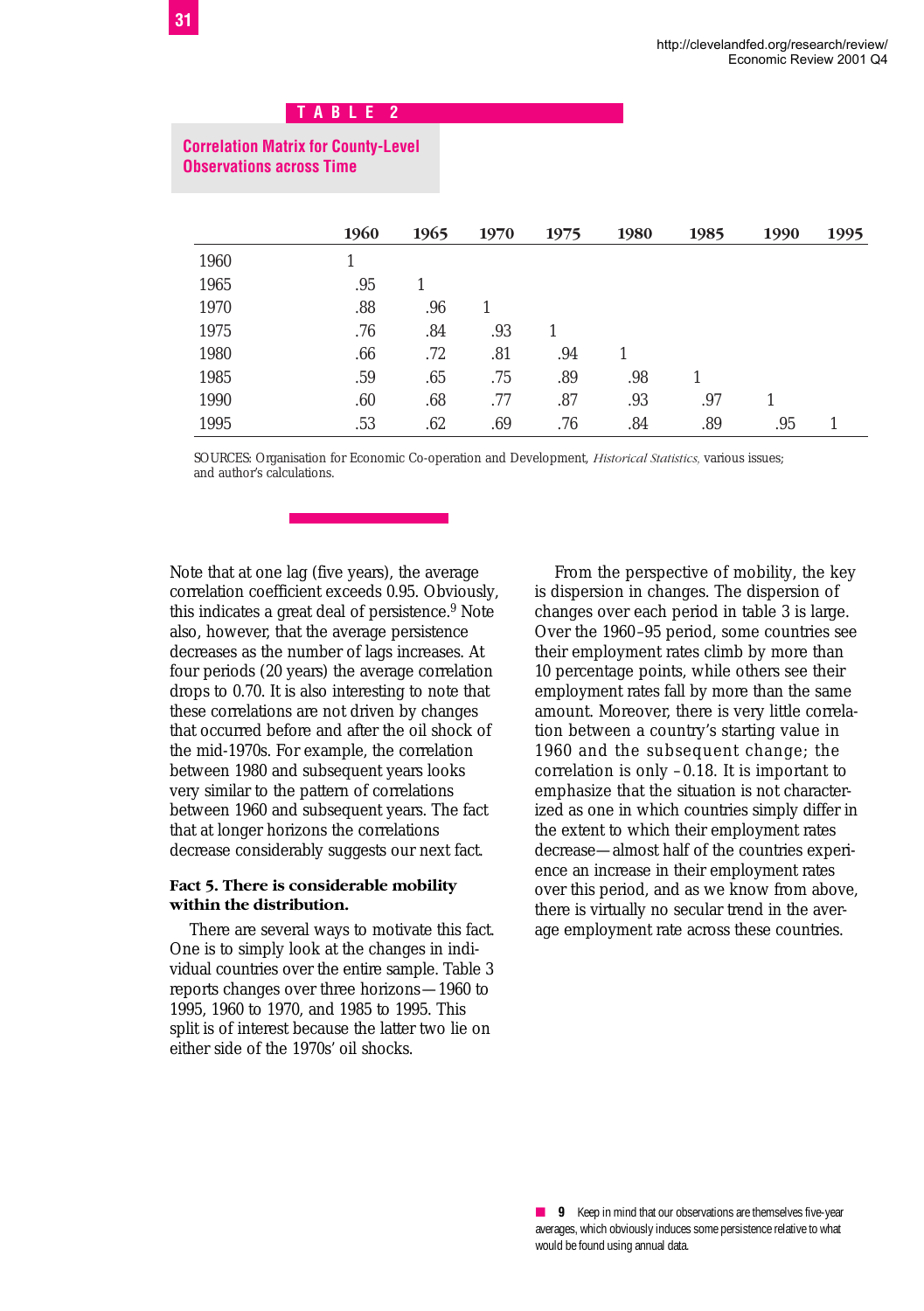#### **Changes in Employment Rates**

|                      | $\Delta(1960 - 95)$ |        | $\Delta(1960 - 70)$ $\Delta(1985 - 95)$ |
|----------------------|---------------------|--------|-----------------------------------------|
| Canada               | $+8.4$              | $+2.4$ | $+1.2$                                  |
| <b>United States</b> | $+11.2$             | $+2.3$ | $+4.9$                                  |
| Japan                | $+0.1$              | $-3.2$ | $+3.8$                                  |
| Australia            | $+2.8$              | $+4.2$ | $+2.7$                                  |
| New Zealand          | $+6.3$              | $+1.2$ | $+6.9$                                  |
| Belgium              | $-3.2$              | $+1.8$ | $+1.8$                                  |
| Denmark              | $+4.1$              | $+4.3$ | $-1.2$                                  |
| France               | $-9.7$              | $-2.8$ | $-0.5$                                  |
| Germany              | $-4.9$              | $-1.5$ | $+2.7$                                  |
| Ireland              | $-9.2$              | $-2.4$ | $+3.5$                                  |
| Italy                | $-10.1$             | $-6.3$ | $-1.5$                                  |
| Netherlands          | $+4.2$              | $-3.8$ | $+12.0$                                 |
| Norway               | $+10.6$             | $+0.5$ | $-1.8$                                  |
| Portugal             | $+8.1$              | $+3.0$ | $+2.7$                                  |
| Spain                | $-13.5$             | $+0.2$ | $+1.0$                                  |
| Sweden               | $-2.6$              | $-0.3$ | $-8.9$                                  |
| Switzerland          | $+1.7$              | $-0.7$ | $+5.3$                                  |
| United Kingdom       | $-2.2$              | $-0.4$ | $+2.9$                                  |

SOURCES: Organisation for Economic Co-operation and Development, *Historical Statistics,* various issues; and author's calculations.

As suggested earlier, it is significant that there is substantial mobility even abstracting from the 1970–85 period. In the period 1960–70, the range of changes exceeds 10 percentage points, and the same holds true for the period 1985–95 as well. It is also of interest to note the heterogeneity of experiences for countries that experience similar changes over the full sample. Specifically, France, Italy, and Spain all experience drops in their employment rates of around 10 percent. However, Italy experiences over half of this drop in the first 10 years, while France experiences roughly a third in the first decade, and Spain experiences virtually no decline in this period. It should also be noted that there is virtually zero correlation between changes in the first decade and changes in the final decade.

Lastly, to highlight the range of mobility experiences found in the data, consider the evolutions of the Netherlands and Sweden. Consider first the Netherlands. Beginning in 1965, the employment rate in the Netherlands begins a steady decline, losing almost 8 percentage points and bottoming out in 1985. Subsequently, however, the rate increases by more than 10 percentage points, and the Netherlands climbs significantly in the distribution. Next consider Sweden. Between 1960 and 1970, Sweden's employment rate is relatively constant, after which it increases substantially, raising Sweden to the top of the distribution between 1980 and 1990. Subsequently, however, the employment rate falls back to a value very near its level in the 1960–70 period.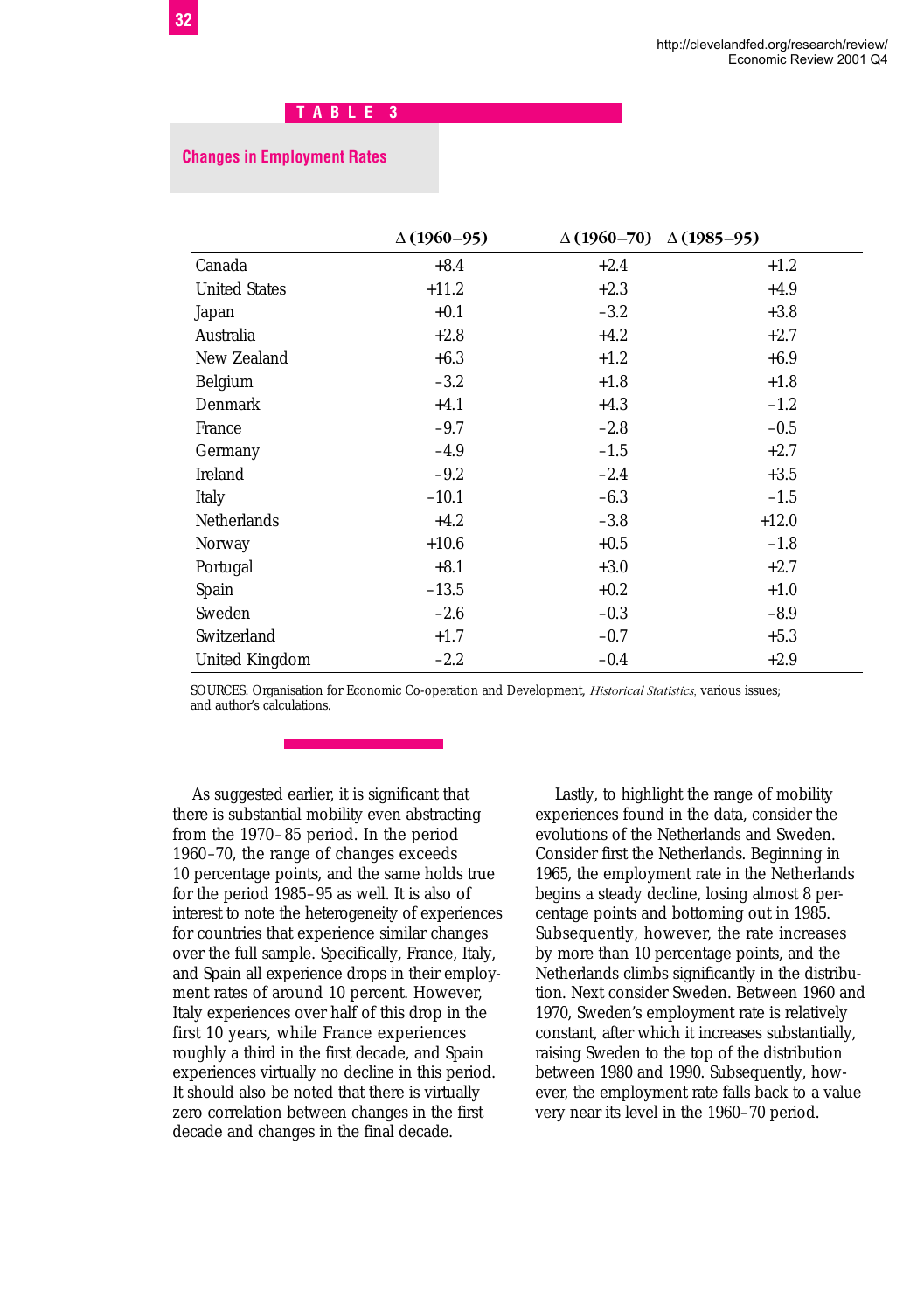#### **Correlation between Employment and Unemployment Rates**

|                      | <b>Trend components</b> | <b>Cyclical components</b> |
|----------------------|-------------------------|----------------------------|
| Canada               | .96                     | $-.92$                     |
| <b>United States</b> | .53                     | $-.92$                     |
| Japan                | $-.30$                  | $-.60$                     |
| Australia            | $-.42$                  | $-.90$                     |
| New Zealand          | $-.97$                  | $-.90$                     |
| Belgium              | $-.89$                  | $-.76$                     |
| Denmark              | .73                     | $-.88$                     |
| France               | $-.99$                  | $-.77$                     |
| Germany              | $-.87$                  | $-.77$                     |
| Ireland              | $-.98$                  | $-.85$                     |
| Italy                | $-.88$                  | $-.72$                     |
| Netherlands          | $-.32$                  | $-.52$                     |
| Norway               | .79                     | $-.81$                     |
| Portugal             | .86                     | $-.77$                     |
| Spain                | $-.98$                  | $-.89$                     |
| Sweden               | .10                     | $-.93$                     |
| Switzerland          | $-.36$                  | $-.57$                     |
| United Kingdom       | $-.94$                  | $-.97$                     |

SOURCES: Organisation for Economic Co-operation and Development, *Historical Statistics,* various issues; and author's calculations.

#### **A Digression on Unemployment versus Employment**

The previous analysis has focused on employment-to-population ratios as the measure of labor input. As noted earlier, many studies focus instead on unemployment rates. I have argued that from the perspective of understanding differences in resource allocations, it is differences in labor input that are of primary interest. But is the choice really substantive, or is it the case that movements in employment and unemployment are close to mirror images of each other, in which case the issue is largely irrelevant? In this section I present some evidence on the matter. It turns out that while movements in employment and unemployment are highly negatively correlated at cyclical frequencies, this is not necessarily true at lower frequencies. To investigate this I examined the series for employment-to-population ratios used earlier and the standardized unemployment rate series produced by the OECD for the period 1960–95. For each country I apply the Hodrick–Prescott filter to each series and compute the trend and cyclical components. For each country I compare the behavior of the two trend series and the two cyclical series, in each case computing the correlation between the two series. Table 4 displays the correlations.

The two columns of table 4 tell quite a different story. The first column shows that there is really no tendency for trend increases in the employment rate to be associated with either trend increases or decreases in the unemployment rate; while there are many values that are close to negative one, there are also several that are close to positive one, as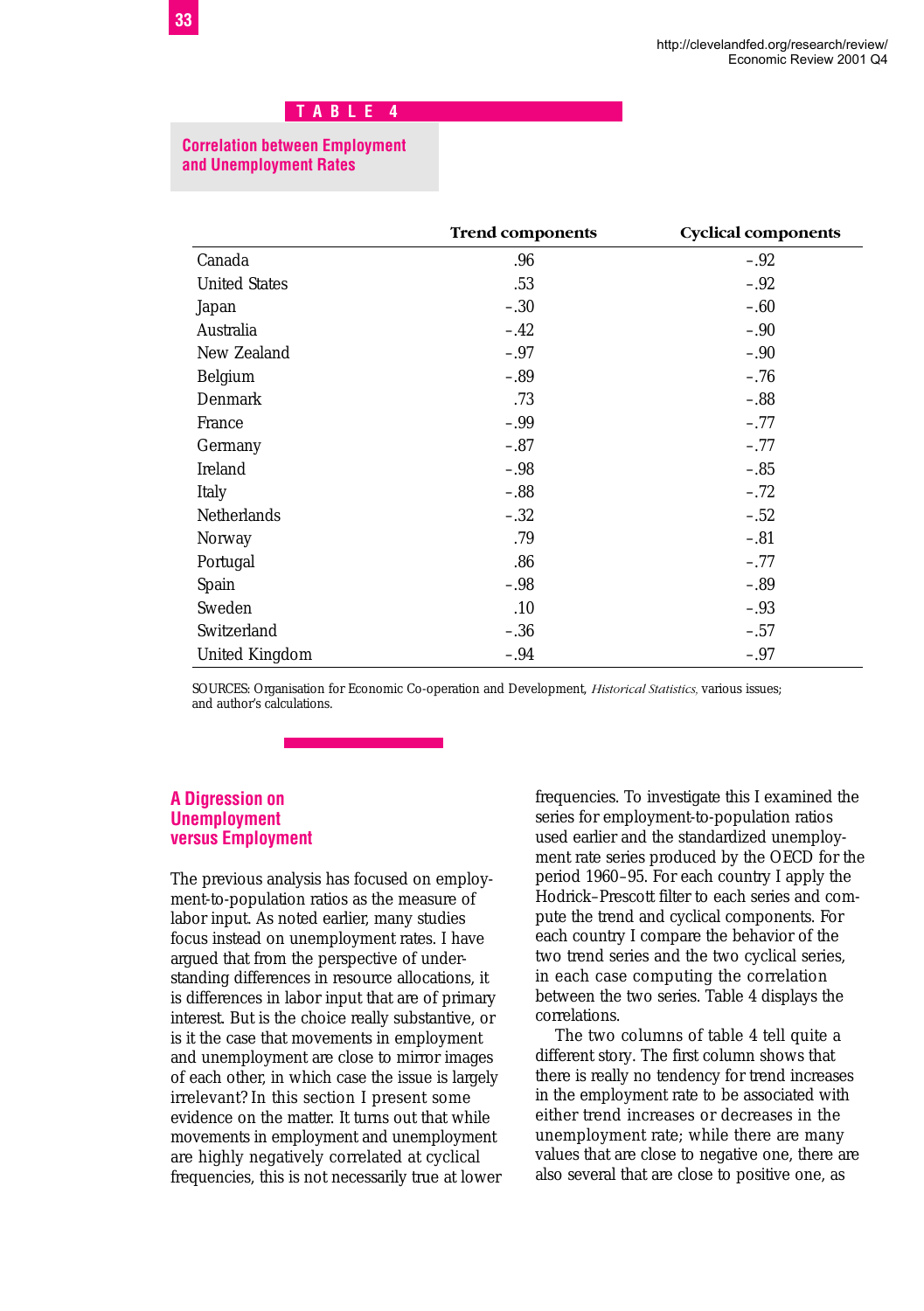well as several that are not close to either of the extreme values. Reflecting this, the average of the values in the first column is –0.27. On the other hand, the values in the second column are all negative, are all greater than 0.5 in absolute value, and all have an average value of –0.80.

The message from this is that when studying low-frequency movements in the labor market, one may get a very different picture depending upon the measure one uses. Having said this, it would appear that in at least one context—that of the "European unemployment problem" mentioned in the introduction—the differences are likely to be quantitative rather than qualitative in nature, at least in terms of changes over this period. The main reason for this is that many of the European countries that experienced large decreases in employment over the sample period, including Belgium, France, Germany, Italy, Ireland, and Spain, are countries for which the correlation between employment and unemployment is close to negative one.

#### **III. Facts about Employment Rates II: The Disaggregated Data**

**T**his section examines employment rates from the perspective of data that are disaggregated by age and sex. As mentioned earlier, data availability limits the scope of the analysis in terms of time period and the set of countries that can be examined. I note first that using the available data, one can establish the equivalent to facts 2, 4, and 5 for the disaggregated data as well: there are large differences in the rates across countries, and they are persistent, but there is also substantial mobility. Hence, in this section I focus on additional findings that the disaggregated data present us with. A basic issue to explore here is the extent to which the aggregate data capture the differences that exist across countries at a point in time and the changes that take place across countries over time.

We begin by examining the cross sections for 1995 for a set of 15 countries. For the timeseries analysis we are restricted to a much smaller set of countries, but it is of interest to examine one cross section for a much larger set. In this case, the data represent a three-year average, taken over the period 1994–96. Table 5 presents the data and several summary statistics. The 80:20 ratio represents the ratio of

highest to lowest values after removing the two highest and lowest values for each category.

Several features of the data in table 5 are worth remarking on. First, the basic shape of the life-cycle employment rate profile is the same across all countries for both men and women. The basic shape is that of an inverted U. The peak in most cases occurs for the 35–44 age group, though in some cases it occurs for the 45–54 age group. However, although the basic shape is the same across countries, there are important quantitative differences in the profiles across countries. In particular, the disaggregated data show that the large differences in aggregate data do not reflect an aggregation phenomenon; that is, it is not the case that aggregate differences are accounted for by different age distributions across countries that have very similar lifecycle profiles. Examination of tables 5(a) and 5(b) lead to the following conclusions.

#### **Fact 6.1. Differences in employment rates are much larger for women than for men.**

#### **Fact 6.2. Differences in employment rates are much larger for young and old individuals than for prime-aged individuals.**

These are pretty much self-evident from table 5. For example, the 80:20 ratios are U-shaped for both men and women, and the values are much higher for women than for men with the lone exception of the over-65 group. It follows that many of the differences in aggregate data are driven by differences among women and men who are not of prime age. Specifically, the tables show that the highest correlation between disaggregate and aggregate values occurs for prime-aged women—the correlation of employment rates for women in the two age groups 35–44 and 45–54 is 0.86. In contrast, the correlation coefficient between aggregate employment rates and those for men aged 35–44 is only 0.33 and 0.41 for those aged 45–54. In fact, excluding workers over the age of 65, the lowest value of this correlation occurs for males aged 35–44. However, even though differences are smallest for prime-aged males, it is worth noting that the data still support the following conclusion.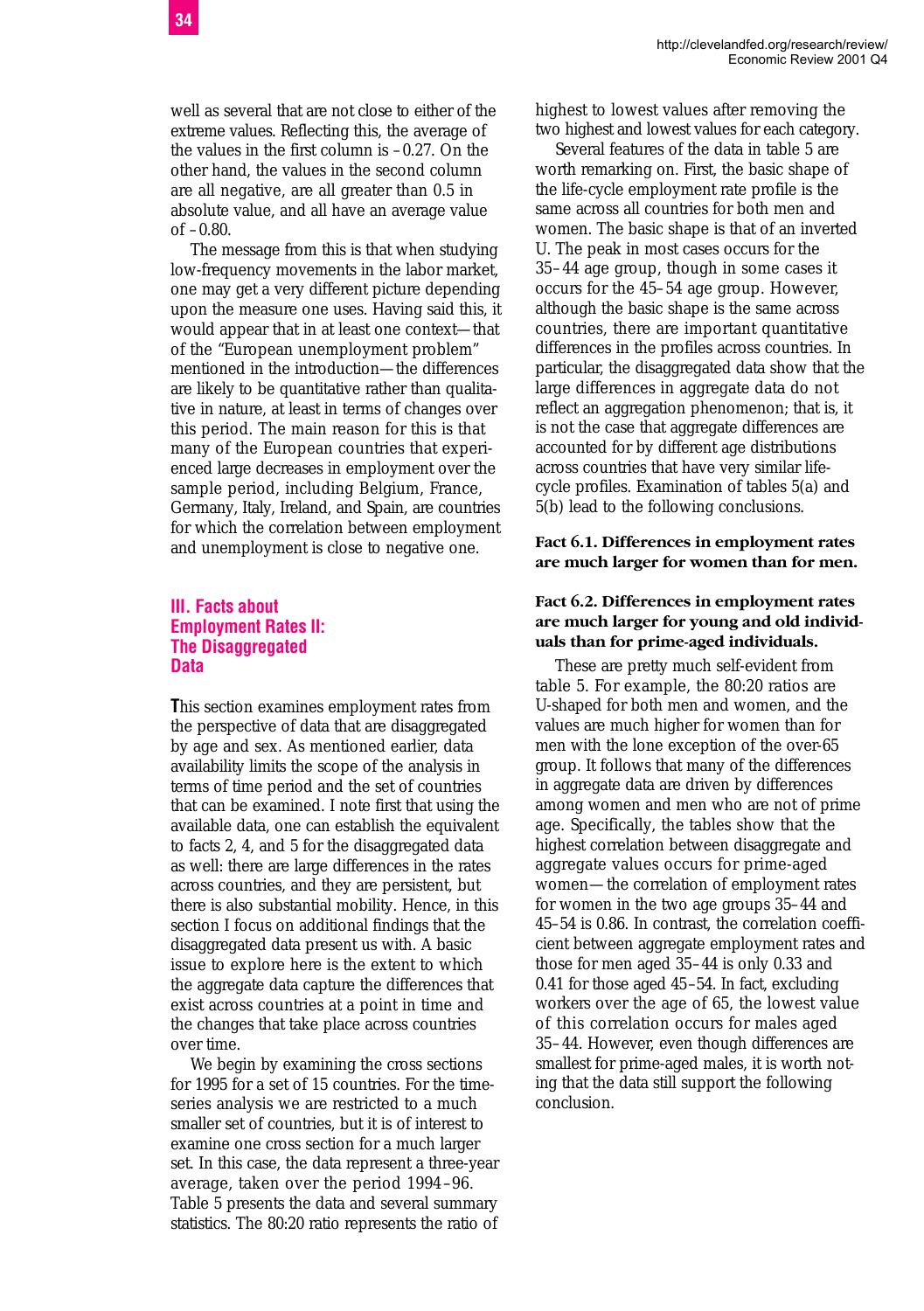#### **Employment Rates over the Life Cycle, 1995**

#### **A. Men**

|                          | $15 - 24$ | $25 - 34$ | 35–44 | 45–54 | 55–64 | $65+$ |
|--------------------------|-----------|-----------|-------|-------|-------|-------|
| Canada                   | 52.2      | 81.7      | 84.6  | 82.8  | 54.4  | 10.1  |
| <b>United States</b>     | 58.0      | 88.0      | 88.6  | 85.7  | 63.7  | 16.2  |
| Japan                    | 44.9      | 94.3      | 96.1  | 95.7  | 80.9  | 36.4  |
| Korea                    | 27.6      | 90.5      | 95.2  | 92.3  | 78.8  | 41.6  |
| New Zealand              | 61.3      | 86.2      | 87.7  | 87.1  | 62.9  | 9.9   |
| Belgium                  | 29.3      | 86.9      | 89.0  | 82.5  | 34.8  | 2.3   |
| Denmark                  | 68.5      | 87.0      | 88.5  | 86.1  | 60.5  | 4.3   |
| France                   | 22.0      | 83.7      | 88.7  | 86.3  | 38.7  | 2.6   |
| Germany                  | 51.4      | 83.6      | 90.4  | 87.4  | 47.4  | 4.2   |
| Ireland                  | 37.7      | 81.1      | 81.7  | 77.2  | 59.0  | 15.0  |
| Italy                    | 26.4      | 71.1      | 88.6  | 90.2  | 55.5  | 6.0   |
| Portugal                 | 42.7      | 86.4      | 91.9  | 86.6  | 58.9  | 21.8  |
| Spain                    | 26.6      | 72.2      | 83.2  | 80.3  | 48.8  | 2.8   |
| Sweden                   | 41.3      | 79.0      | 85.0  | 86.4  | 65.0  | 13.2  |
| <b>United Kingdom</b>    | 61.2      | 84.2      | 86.0  | 85.8  | 56.6  | 7.5   |
| Mean                     | 43.4      | 83.7      | 88.3  | 86.2  | 57.7  | 12.9  |
| Standard deviation       | 15.0      | 6.2       | 4.0   | 4.5   | 12.5  | 12.1  |
| Coefficient of variation | .35       | .07       | .05   | .05   | .22   | .93   |
| 80:20 ratio              | 2.30      | 1.11      | 1.09  | 1.09  | 1.37  | 7.79  |
| Correlation with         |           |           |       |       |       |       |
| aggregate aged 15-64     | .66       | .59       | .33   | .41   | .45   | .30   |
| Correlation with         |           |           |       |       |       |       |
| men aged 35-44           | $-.06$    | .68       | 1     | .86   | .44   | .65   |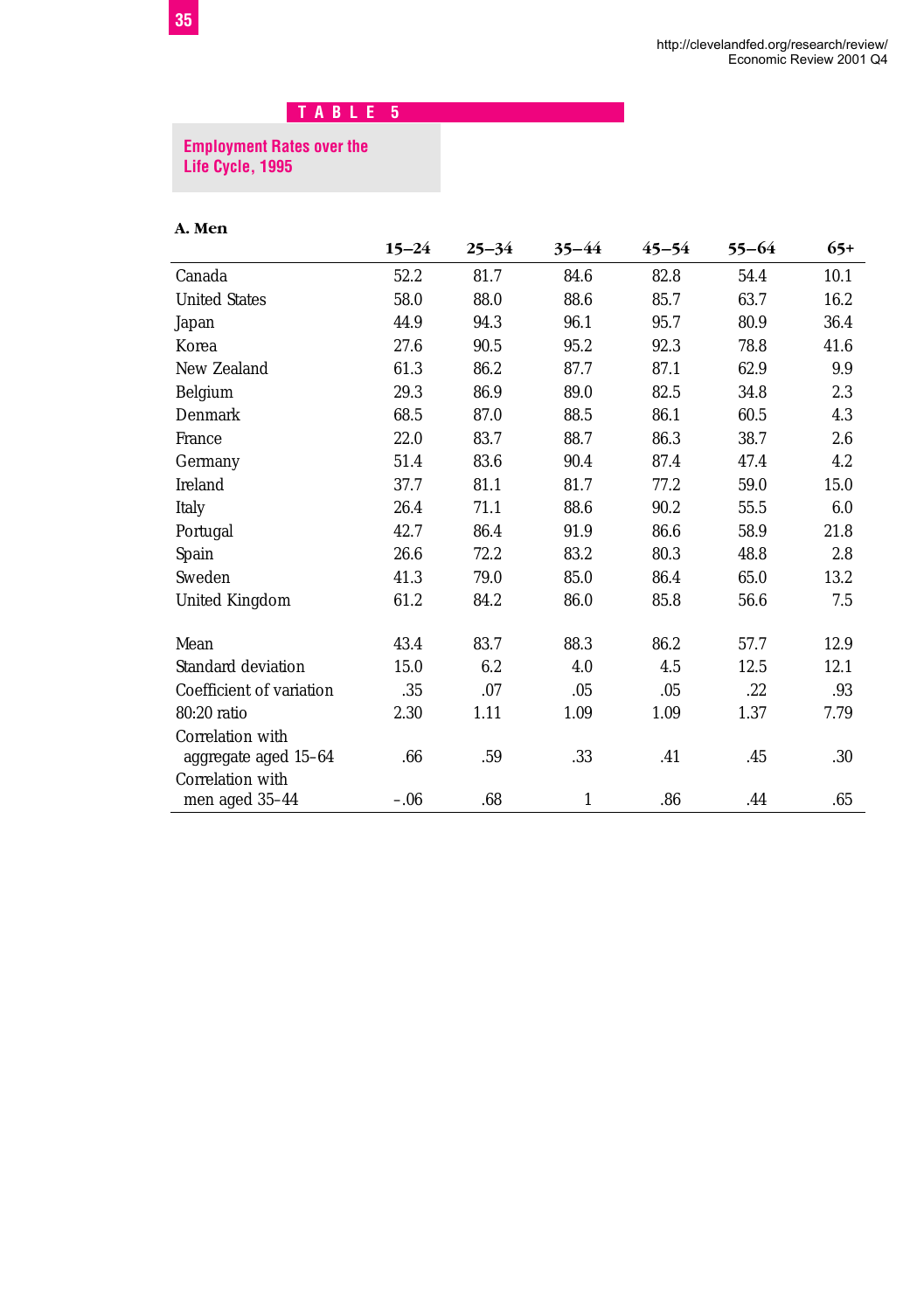|                          | $15 - 24$ | $25 - 34$ | $35 - 44$    | $45 - 54$ | $55 - 64$ | $65+$ |
|--------------------------|-----------|-----------|--------------|-----------|-----------|-------|
| Canada                   | 51.6      | 69.4      | 71.8         | 66.4      | 33.9      | 3.3   |
| <b>United States</b>     | 55.2      | 70.4      | 73.8         | 72.2      | 47.5      | 8.5   |
|                          |           |           |              |           |           |       |
| Japan                    | 44.5      | 57.6      | 63.9         | 68.1      | 47.5      | 15.5  |
| Korea                    | 39.3      | 47.6      | 61.6         | 59.6      | 49.9      | 20.5  |
| New Zealand              | 55.4      | 62.0      | 70.0         | 73.6      | 38.3      | 3.1   |
| Belgium                  | 24.0      | 69.9      | 63.1         | 45.5      | 12.5      | 0.9   |
| Denmark                  | 60.7      | 72.6      | 80.9         | 73.7      | 37.8      | 1.2   |
| France                   | 18.3      | 65.2      | 69.3         | 67.3      | 28.6      | 1.3   |
| Germany                  | 48.6      | 65.8      | 67.7         | 62.2      | 24.5      | 1.5   |
| Ireland                  | 34.0      | 62.1      | 45.7         | 36.2      | 20.3      | 2.7   |
| Italy                    | 21.6      | 46.9      | 51.8         | 47.4      | 20.2      | 1.7   |
| Portugal                 | 33.5      | 73.0      | 74.5         | 61.0      | 34.1      | 9.7   |
| Spain                    | 21.4      | 44.9      | 43.1         | 32.0      | 17.6      | 1.3   |
| Sweden                   | 41.9      | 73.9      | 83.0         | 85.3      | 59.9      | 4.6   |
| United Kingdom           | 57.5      | 66.2      | 71.9         | 71.7      | 38.9      | 3.1   |
| Mean                     | 40.5      | 63.2      | 66.1         | 61.5      | 34.1      | 5.3   |
| Standard deviation       | 14.4      | 9.8       | 11.7         | 15.0      | 13.6      | 5.9   |
| Coefficient of variation | .36       | .15       | .18          | .24       | .40       | 1.11  |
| 80:20 ratio              | 2.56      | 1.53      | 1.44         | 1.62      | 2.35      | 7.46  |
| Correlation with         |           |           |              |           |           |       |
| aggregate aged 15-64     | .75       | .63       | .86          | .86       | .78       | .32   |
| Correlation with         |           |           |              |           |           |       |
| females aged 35-44       | .60       | .79       | $\mathbf{1}$ | .92       | .64       | .06   |

SOURCES: Organisation for Economic Co-operation and Development, *Labor Force Statistics,* various issues; and author's calculations.

#### **Fact 7. Differences in employment rates across countries, even for prime-aged males, are large.**

To see this, simply recall the comment made earlier to put the 80:20 ratios in perspective. In postwar time series data for the United States, a value of 1.03 is big. Hence, values of 1.1 must also be viewed as large.

#### **Fact 8. Differences in disaggregated employment rates are not proportional to differences in aggregate data.**

Another way to phrase this is to say that when two countries have very different aggregate employment rates, the corresponding life-cycle profiles of employment rates are not simply shifted up or down in a parallel fashion, even controlling for sex. The relatively low correlations between prime-aged employment rates and the rates for other age groups (controlling for sex) indicate this. A few examples serve to illustrate the significance of this

point. The three largest economies of continental Europe, Germany, Italy, and France, all have employment rates at the aggregate level (or even for males) that are substantially lower than that of the United States in 1995. However, each of these countries has prime-aged employment rates for men that actually exceed the corresponding value for the United States! Yet, in sharp contrast, for the 55–64 age group the employment rate in the United States is roughly double that in these other countries. Spain has the lowest employment rates in the aggregate level, and this continues to hold when the data are disaggregated by sex. Canada, on the other hand, has a relatively high aggregate employment rate. Yet the employment rates for prime-aged males are roughly similar in these two countries. On the other hand, male youths in Canada are almost twice as likely to be employed as their Spanish counterparts, as is roughly true for females of all age groups in the two countries.

**B. Women**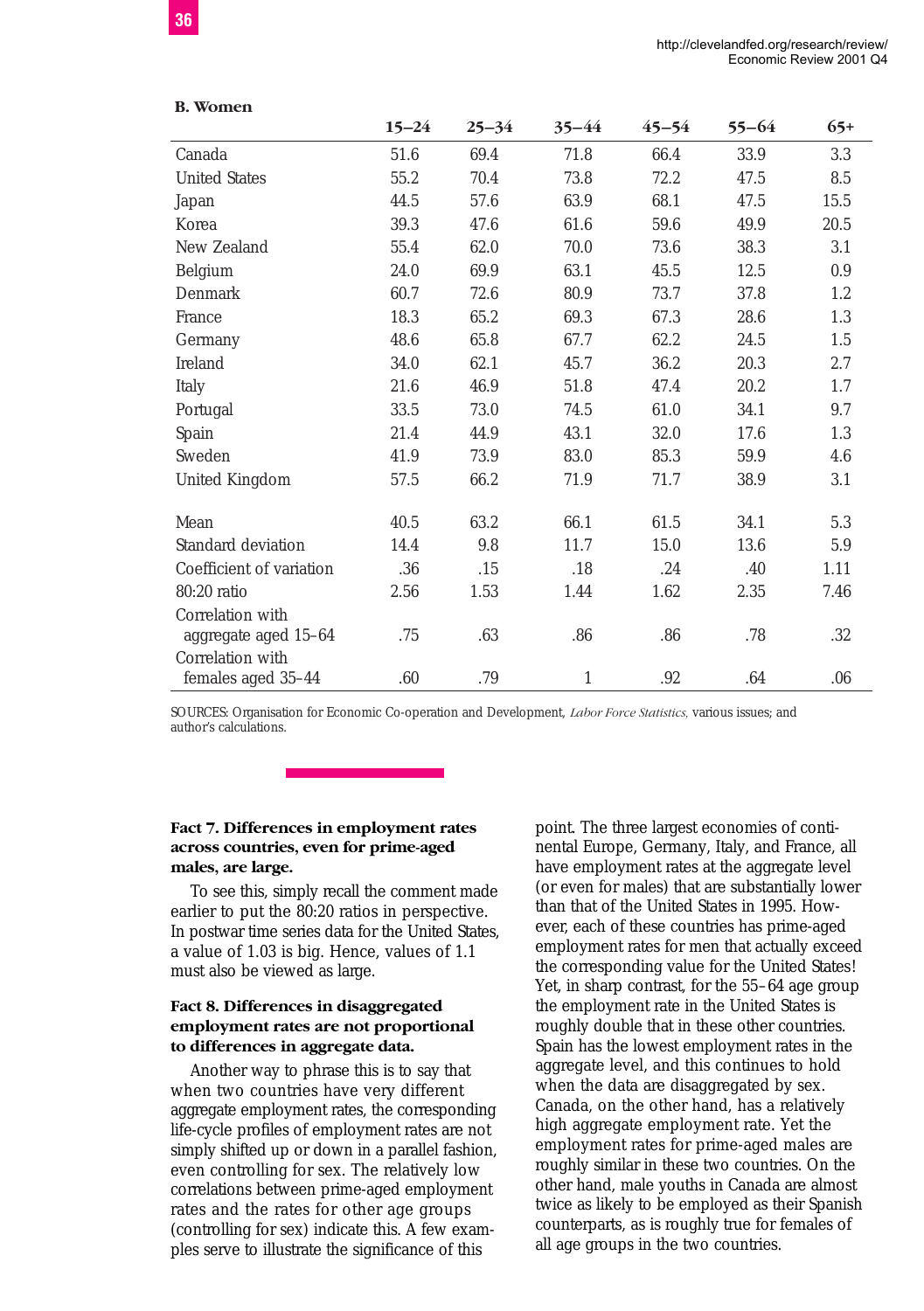#### **Changes in Employment Rates: 1972 to 1995**

#### **A. Men**

|                      | $15 - 24$ | $25 - 34$ | $35 - 44$                       | $45 - 54$ | $55 - 64$ | $65+$   |
|----------------------|-----------|-----------|---------------------------------|-----------|-----------|---------|
| Canada               | $-4.7$    | $-9.9$    | $-8.2$                          | $-7.7$    | $-23.3$   | $-7.4$  |
| <b>United States</b> | $-8.6$    | $-3.1$    | $-4.5$                          | $-3.6$    | $-12.1$   | $-5.5$  |
| Japan                | $-10.3$   | $-2.4$    | $-0.9$                          | $-0.1$    | $-4.1$    | $-9.7$  |
| France               | $-33.7$   | $-12.4$   | $-9.6$                          | $-7.7$    | $-32.4$   | $-16.3$ |
| Germany              | $-18.5$   | $-10.8$   | $-7.1$                          | $-6.8$    | $-26.6$   | $-10.2$ |
| Italy                | $-16.0$   | $-23.6$   | $\hspace{0.1mm}-\hspace{0.1mm}$ | $-5.0$    | $-13.2$   | $-1.4$  |
| Spain                | $-43.2$   | $-21.1$   | $-13.0$                         | $-14.0$   | $-32.3$   | $-22.5$ |
| Sweden               | $-22.8$   | $-12.5$   | $-8.6$                          | $-6.6$    | $-16.3$   | $-10.8$ |
| A. Women             |           |           |                                 |           |           |         |
|                      | $15 - 24$ | $25 - 34$ | $35 - 44$                       | $45 - 54$ | $55 - 64$ | $65+$   |
| Canada               | 6.2       | 27.2      | 30.4                            | 25.7      | 4.4       | 1.0     |
| <b>United States</b> | 7.5       | 24.4      | 23.8                            | 18.7      | 7.3       | $0.2\,$ |
| Japan                | $-4.8$    | 13.4      | 5.6                             | 7.9       | 3.6       | $-0.6$  |
| France               | $-25.0$   | 10.0      | 19.6                            | 16.6      | $-8.1$    | $-5.6$  |
| Germany              | $-13.3$   | 15.0      | 17.9                            | 13.3      | $-1.3$    | $-4.3$  |
| Italy                | $-7.6$    | 15.6      |                                 | 17.5      | 11.3      | 0.3     |
| Spain                | $-29.4$   | 16.9      | 18.5                            | 5.5       | $-5.7$    | $-6.5$  |
| Sweden               | $-14.9$   | 11.3      | 12.9                            | 16.5      | 15.4      | $-2.9$  |

SOURCES: Organisation for Economic Co-operation and Development, *Labor Force Statistics,* various issues; and author's calculations.

Having examined the differences in lifecycle employment rates from a single cross section, I next turn to a look at the evolution of life-cycle profiles over time and across countries. For this exercise, data availability limits us to a set of eight countries—Canada, the United States, Japan, France, Germany, Italy, Spain, and Sweden, and the period 1972–95. The appendix contains a complete set of tables for the evolution of these life cycles over time. For the sake of illustration I focus on changes between 1972 and 1995. The data for 1995 are a three-year average centered on 1995, whereas the data for 1972 are simply an average of 1972 and 1973.10 Table 6 presents changes in life-cycle employment profiles, disaggregated by age and sex for eight countries.<sup>11</sup>

A look at table 6 indicates a striking pattern for this period—in all countries there was a huge reallocation of employment away from males and toward females. In the table for males, every entry is negative. In the table for women, the entries are all positive for ages 25–54. A closer look reveals the following fact.

■ **10** Data for 1971 are not available for all countries, so the two-year average is used rather than further reducing the number of countries in the sample. It also seemed preferable to not use 1974 since this marks the beginning of the oil price shocks.

■ **11** Note that there are two missing values for Italy.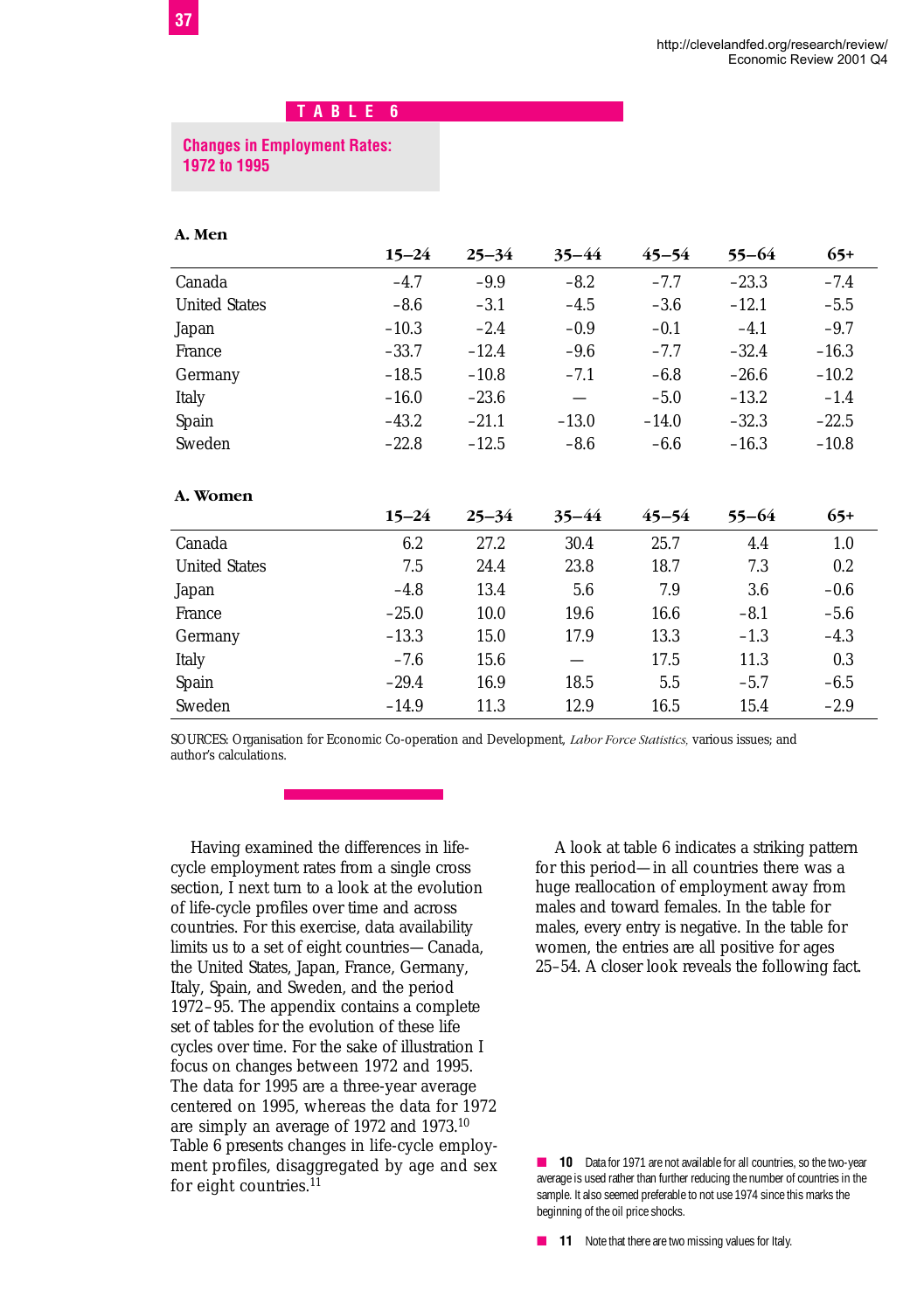#### **Changes in Normalized Life-Cycle Profiles, 1972–1973 to 1994–1996**

| A. Men               |           |           |           |           |       | <b>Absolute</b> |
|----------------------|-----------|-----------|-----------|-----------|-------|-----------------|
|                      | $15 - 24$ | $25 - 34$ | $45 - 54$ | $55 - 64$ | Scale | deviations      |
| Canada               | 1.00      | .97       | 1.00      | .77       | .91   | .26             |
| <b>United States</b> | .91       | 1.01      | 1.01      | .88       | .95   | .23             |
| Japan                | .82       | .98       | 1.01      | .96       | .99   | .26             |
| France               | .43       | .95       | 1.01      | .60       | .91   | 1.03            |
| Germany              | .79       | .96       | 1.00      | .69       | .93   | .56             |
| Italy                | .69       | .83       | 1.05      | .82       | .91   | .71             |
| Spain                | .44       | .89       | .98       | .69       | .86   | 1.00            |
| Sweden               | .71       | .95       | 1.02      | .88       | .91   | .48             |
| Standard deviation   | .21       | .06       | .02       | .12       | .04   |                 |

| <b>B.</b> Women      |           |           |           |       |       | <b>Absolute</b> |
|----------------------|-----------|-----------|-----------|-------|-------|-----------------|
|                      | $15 - 24$ | $25 - 34$ | $45 - 54$ | 55-64 | Scale | deviations      |
| Canada               | .66       | .95       | .94       | .66   | 1.73  | .79             |
| <b>United States</b> | .78       | 1.04      | .95       | .80   | 1.48  | .51             |
| Japan                | .82       | 1.19      | 1.03      | .99   | 1.10  | .41             |
| France               | .30       | .85       | .95       | .56   | 1.39  | 1.34            |
| Germany              | .58       | .95       | .94       | .70   | 1.36  | .83             |
| Italy                | .44       | .90       | .95       | 1.36  | 1.67  | 1.07            |
| Spain                | .24       | .92       | .69       | .43   | 1.75  | 1.72            |
| Sweden               | .62       | 1.00      | 1.05      | 1.14  | 1.18  | .57             |
| Standard deviation   | .21       | .11       | .11       | .31   | .24   |                 |

SOURCES: Organisation for Economic Co-operation and Development, *Labor Force Statistics,* various issues; and author's calculations.

#### **Fact 9. Changes in aggregate employment rates are associated with large changes in the shape of life-cycle employment-rate profiles.**

This fact is really a time-series equivalent to fact 8. There we saw that if two countries have very different aggregate employment rates, the life-cycle profiles of employment rates are not simply parallel transformations of each other. What table 6 shows is that when the employment rate changes in a country, the life-cycle employment-rate profiles do not shift in a parallel fashion. Consider a few examples. Aggregate employment and male employment rates fall significantly over this period in France, Germany, Italy, and Spain. Yet the change is disproportionately accounted for by changes in the employment rates of young and old

workers. The changes would look even more skewed if we considered them relative to the starting values—in some countries, youth employment rates are falling by more than half. Similarly, female employment rates are actually increasing over this period in France, Germany, and Spain, yet despite this, there are massive decreases in the employment rates for female youths.

I next present this same information in a manner that can better highlight the relative contribution of parallel movements of the lifecycle profile against changes in the shape of the profile. I adopt the following procedure to normalize the shape of the life-cycle profile. Normalize the employment rate for the 35–44 age group to one, and then express all other values relative to this value. This profile of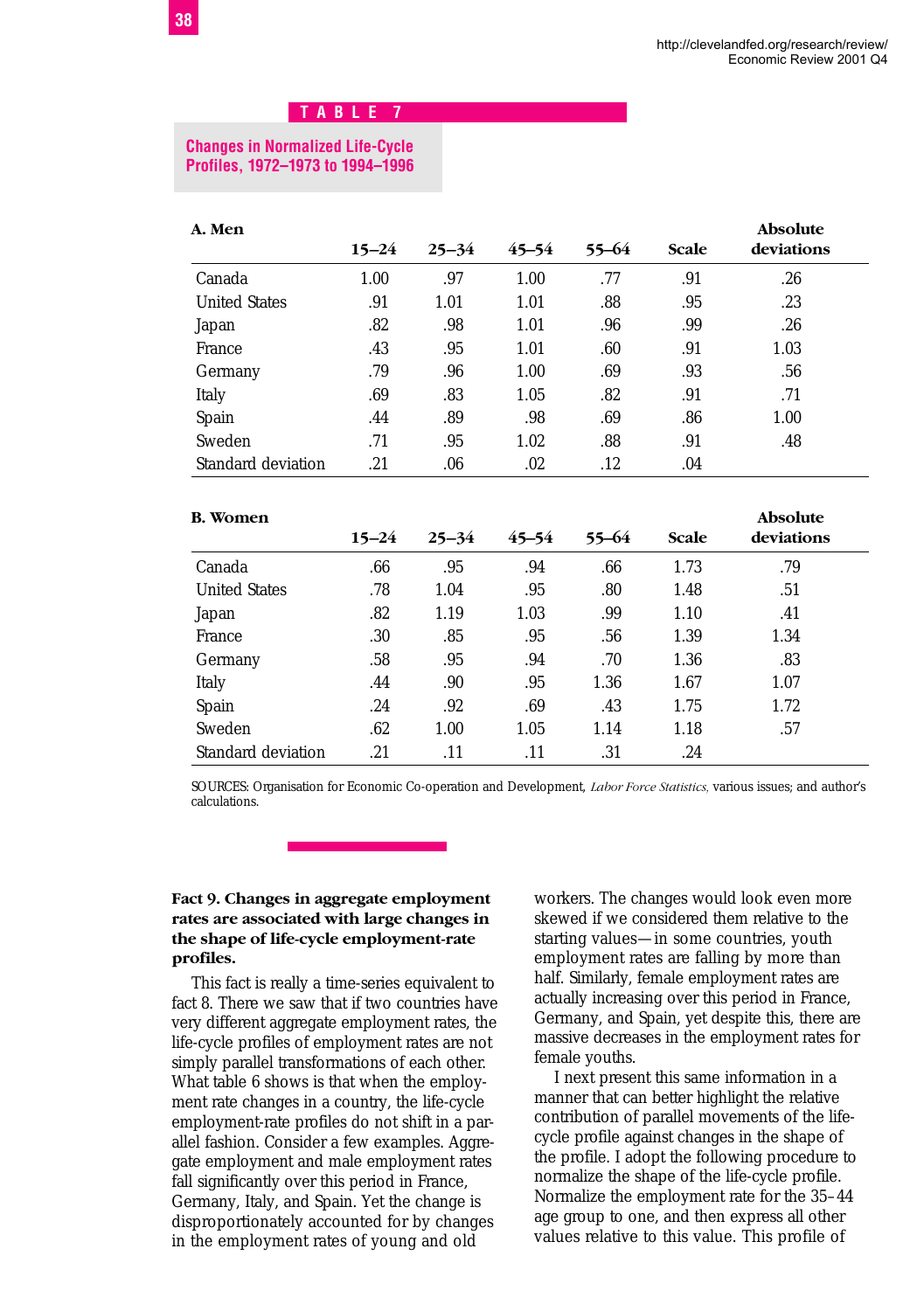relative values plus the actual employment rate for the 35–44 group completely describes the whole profile. This procedure is carried out for both the 1972 and 1995 data. Then, to summarize the changes in life-cycle profiles over time, I compute the ratio of the relative values and the ratio of the actual values for the 35–44 age group. I do this for both sexes for each of the countries in our sample, and table 7 presents the results. The column labeled scale indicates the ratio of the employment rate for the 35–44 group in 1995 relative to its value in 1972–73. The columns with age ranges show the ratios of the relative life-cycle employment profiles. The column labeled absolute deviations gives the sum of the absolute deviations of the four life-cycle points from one. Note that if the shape of the profile stayed the same but was shifted up or down proportionately, each of the first four columns would have a value of one, and the sum of absolute deviations would be zero. Hence, the last column is a measure of how much the shape of the profile is changing. Table 7 does not report data for the over-65 age group since its relatively low employment rates make it relatively unimportant from our perspective.

Consider the results for men first. It is striking that the values in the third column (ages 45–54) are so close to one. This implies that the shape of the life-cycle employment profile changes very little for prime-aged males. For the other age groups, the changes are much larger. Note that the scale factor is less than one for each country. Note also that the vast majority of the values in the table are less than one as well. Comparing the standard deviations of the various columns gives us a way to ascertain the extent to which the changes in scale dominate the changes in shape. For three of the four age groups, the standard deviation of the shape ratios exceeds the standard deviation of the scale factors.

Now consider the case of women. First note the magnitude of the scale factors—they are all much larger than one, indicating that in all countries the employment rate for women aged 35–44 increased. However, the rest of the entries are typically less than one, indicating that although the employment rates were increasing for most age groups in most countries, the increase was less than proportionate to the increase for prime-aged women. Once again, however, with the exception of Spain, the entries for the 45–54 age group are fairly close to one. Interestingly, however, for women the standard deviation in scale factors exceeds that of three of the four changes in

shape. This is the opposite of what was found for men.

Note the asymmetry of the changes for men and women. For men, the changes for primeaged workers are much smaller proportionately than are the changes for other age groups. For women, the opposite is true. Changes are proportionately largest for prime-aged women. An important development is that in 1994–96, women's life-cycle profiles increasingly resemble those of their male counterparts, whereas in the 1972–73 period, women's profiles tended to be relatively flat.

#### **A Closer Look at Sweden and the Netherlands**

To illustrate the range of experiences that exists across countries, we now take a closer look at Sweden and the Netherlands for the period 1972–96. Recall from the analysis of aggregate data that these two countries follow quite different paths over this period. Sweden experiences a significant increase in its employment rate over the first part of the period and then witnesses a decline at the end that brings it back roughly to where it began. In contrast, the Netherlands experiences a large decrease in its employment rate over the first part but subsequently experiences a large increase and ultimately ends the period with a higher employment rate. What happened to the life-cycle employment profiles for these countries over this period? That is the issue I turn to next. I examine the profiles at the dates 1972, 1980, 1985, 1990, and 1995. In each case, the data represent a three-year average with the given year as the midpoint of the period, except for the initial point, which is a two-year average based on 1972–73. Data limitations require that we focus on three age groups: 15–24, 25–54, and 55–64. For each year, I present normalized profiles that give the relative employment rates for the two extreme age groups relative to the 25–54 age group. I also report a scale factor that gives the employment rate of the 25–54 group relative to its value in 1972. Table 8 gives the results. These data are aggregated for men and women.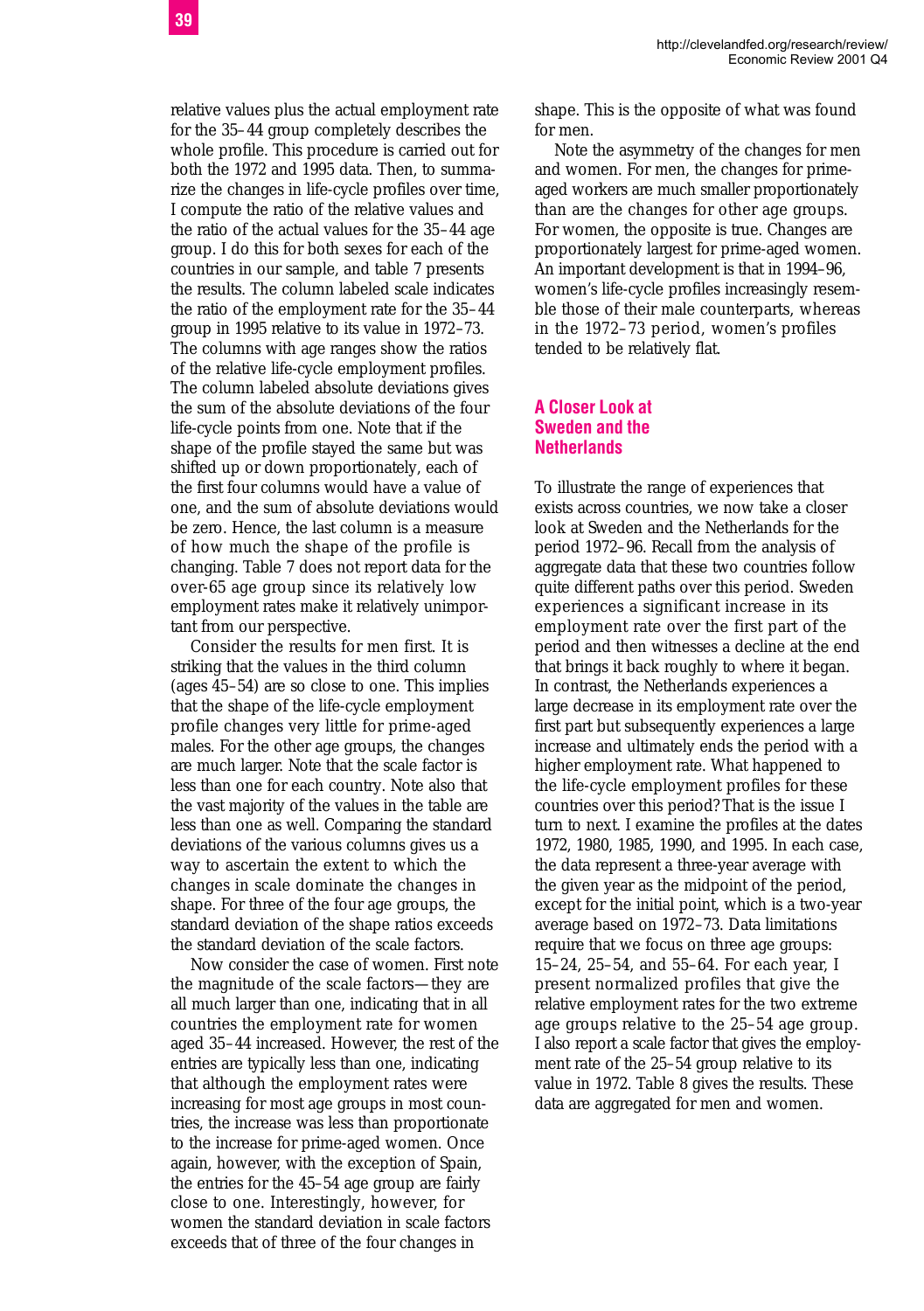#### **Changing Profiles in Sweden and the Netherlands**

#### **A. Sweden**

|      | $ER15-24$ | <i>ER</i> 55-64 |              |  |
|------|-----------|-----------------|--------------|--|
|      | ER25-54   | ER25-54         | <b>Scale</b> |  |
| 1972 | .76       | .79             | 1.00         |  |
| 1980 | .75       | .75             | 1.10         |  |
| 1985 | .68       | .72             | 1.13         |  |
| 1990 | .71       | .76             | 1.14         |  |
| 1995 | .50       | .76             | 1.03         |  |

#### **B. Netherlands**

|      | ER15-24 | ER55-64 |              |  |
|------|---------|---------|--------------|--|
|      | ER25-54 | ER25-54 | <b>Scale</b> |  |
| 1972 | .93     | .77     | 1.00         |  |
| 1980 | .71     | .56     | 1.06         |  |
| 1985 | .64     | .44     | 1.04         |  |
| 1990 | .76     | .41     | 1.21         |  |
| 1995 | .75     | .40     | 1.28         |  |

SOURCES: Organisation for Economic Co-operation and Development, *Labor Force Statistics,* various issues; and author's calculations.

The differences across the two countries are rather striking. First consider the case of Sweden. As the scale column indicates, the employment rate for prime-aged workers mimics the behavior of the aggregate employment rate: a substantial increase between 1972 and 1980, relative constancy over the 1980s, and then a decline back to its earlier value. Moreover, until the final year, the relative life-cycle profile of employment rates changes little. However, when the aggregate employment rate falls in 1995, the shape of the profile changes a good deal, as the employment rate for young workers falls disproportionately. Next, consider the case of the Netherlands. What is most striking in the Netherlands is that the behavior of the primeaged employment rate does not really mimic at all the behavior of the aggregate employment rate. Whereas the aggregate employment rate drops continuously between 1970 and 1985, the prime-aged-employment rate experiences a mild increase between 1972 and 1985. Subsequently, it does mirror the large increase between 1985 and 1995 found in the aggregate rate. In contrast to the case of Sweden, however, the shape of the life-cycle employment

profile changes substantially. Over the period 1972–85, there are massive relative downward shifts for both young and old workers. Employment rates for these groups fall relative to those for prime-aged individuals by roughly a third. Moreover, over the period 1985–95, although the employment rate for young individuals partially recovers, the relative rate for older individuals falls slightly.

#### **A Closer Look at Prime-Aged Males**

Prime-aged males are a group that attracts considerable attention in cross-country comparisons of labor market outcomes. One reason for this interest is that they correspond to a group whose main activity is presumed to be market work. They are too old to be in school, too young to be retired, and, even though social norms are changing, they typically do not have primary responsibility for child care or other family situations. Although fact 7 explicitly deals with differences among primeaged males in the 1995 cross section (noting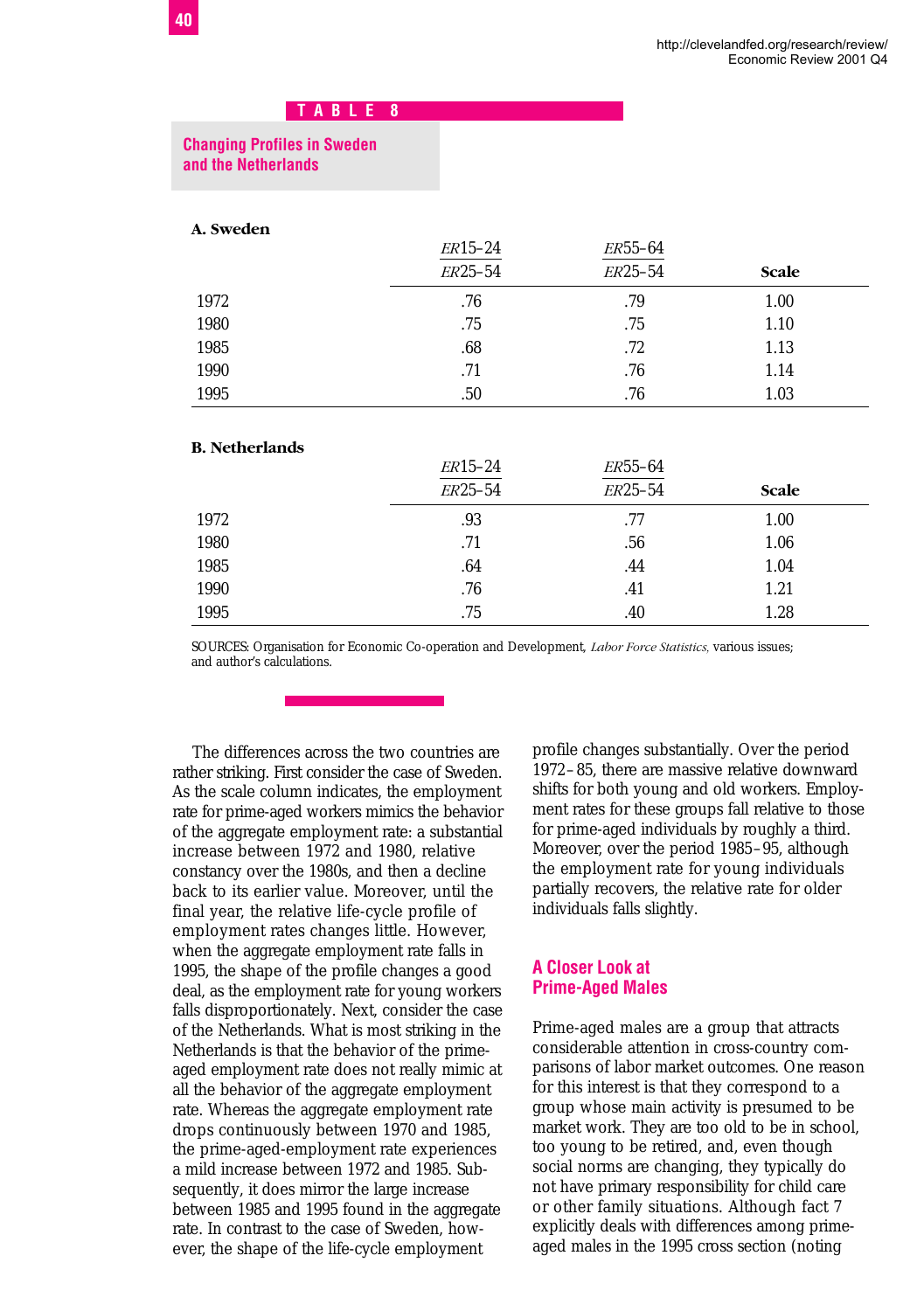#### **Changes in Employment Rates: 1972 to 1995**

#### **Males 35–44**

|                      | 1972 | 1980 | 1985 | 1990 | 1995 |
|----------------------|------|------|------|------|------|
| Canada               | 93.0 | 91.9 | 88.2 | 88.0 | 84.6 |
| <b>United States</b> | 93.1 | 91.8 | 90.3 | 90.2 | 88.6 |
| Japan                | 97.0 | 96.5 | 95.7 | 96.6 | 96.1 |
| France               | 97.3 | 95.2 | 92.9 | 92.1 | 88.7 |
| Germany              | 97.5 | 95.9 | 92.6 | 91.4 | 90.4 |
| Italy                |      | 97.1 | 95.0 | 93.1 | 88.6 |
| Spain                | 96.2 | 90.6 | 85.0 | 88.9 | 83.2 |
| Sweden               | 93.6 | 95.6 | 95.1 | 94.7 | 85.0 |
| Mean                 | 95.4 | 94.3 | 91.9 | 91.9 | 88.2 |
| $90:10$ ratio        | 1.05 | 1.05 | 1.08 | 1.07 | 1.07 |

SOURCES: Organisation for Economic Co-operation and Development, *Labor Force Statistics,* various issues; and author's calculations.

that differences across countries are large), it is of interest to look at the evolution of this group in our panel of eight countries. Table 9, which also appears in the appendix, shows the employment-to-population ratios for males aged 35–44 over the period 1972–95.

Three points are worth making about the data in table 9. First, as already mentioned, one of the striking facts for this age group is the negative secular trend in all countries, even for those in which aggregate employment rose during the period. Second, while it is true that cross-country differences among other demographic groups tend to be much larger, the differences for this group are still substantial. Third, the patterns found for this demographic group do not reflect the patterns in aggregate data. For example, in table 9, Germany appears to be a high-employment country and Canada appears to be a country with low employment, but aggregate data suggest just the opposite.

#### **IV. Other Measures of Labor Input**

**T**his paper began by arguing that it is of interest to understand differences in labor input, both across time within a given economy and at a given point in time across different economies.

Until now, however, all of the data analysis has pertained to employment ratios. In fact, employment is but one, albeit important, component of labor input. Other components include hours of actual work per employed person and work effort. Differences in actual hours of work per employed person can be further subdivided by differences in normal weekly hours of work, overtime hours, the extent of multiple job holding, or paid vacation and sick days. While there seem to be no attempts to officially document work effort by national statistical agencies, most countries do attempt to measure hours of work.

Unfortunately, strictly comparable crosscountry time-series data on hours of work per employed person do not exist. Differences in procedures across countries with regard to such matters as whether the category "hours of work" refers to hours paid versus hours actually worked limit the appropriateness of crosscountry comparisons. Having made this qualification, I present in table 10 data reported by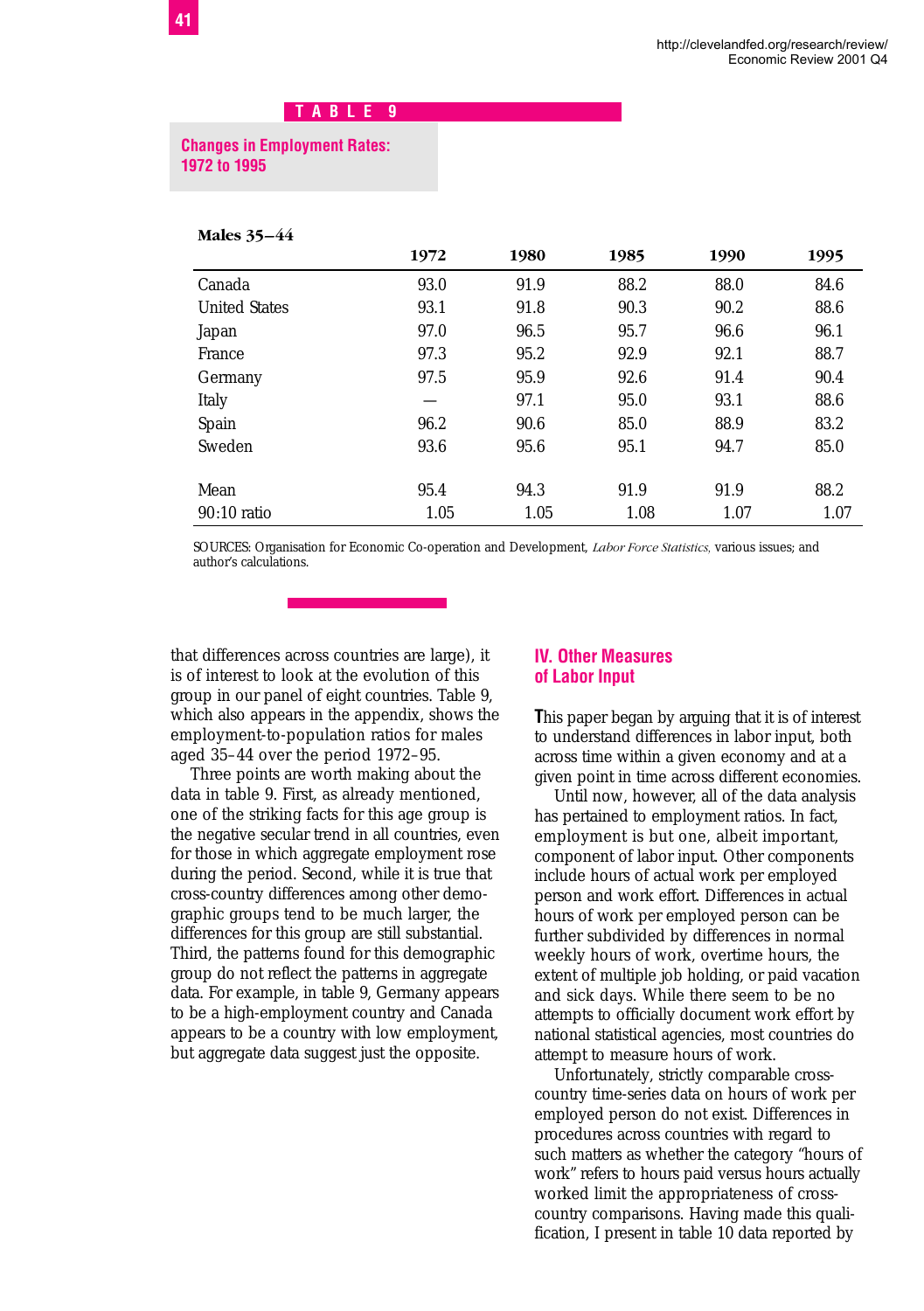*h***1970**

## **T A B L E 10**

#### **Annual Hours of Work Per Employed Worker**

|                      |       |       |       |       |       |       | 19 IY / V     |
|----------------------|-------|-------|-------|-------|-------|-------|---------------|
|                      | 1970  | 1975  | 1979  | 1983  | 1990  | 1996  | <i>b</i> 1996 |
| Canada               | 1890  | 1837  | 1832  | 1780  | 1788  | 1784  | 1.06          |
| <b>United States</b> | 1889  | 1832  | 1845  | 1808  | 1819  | 1839  | 1.03          |
| Japan                | 2201  | 2112  | 2126  | 2095  | 2031  | 1892  | 1.16          |
| France               | 1962  | 1865  | 1806  | 1712  | 1657  | 1608  | 1.22          |
| Germany              | 1949  | 1801  | 1696  | 1657  | 1598  | 1511  | 1.29          |
| Italy                | 1969  | 1841  | 1722  | 1699  | 1674  | 1636  | 1.20          |
| Norway               | 1766  | 1653  | 1514  | 1485  | 1432  | 1407  | 1.25          |
| Spain                |       |       | 2022  | 1912  | 1824  | 1810  |               |
| Sweden               | 1641  | 1516  | 1516  | 1518  | 1546  | 1623  | 1.01          |
|                      |       |       |       |       |       |       |               |
| Mean                 | 1908  | 1807  | 1757  | 1719  | 1693  | 1663  | 1.15          |
| Standard deviation   | 163.1 | 172.2 | 197.8 | 189.9 | 185.0 | 165.6 | .108          |
| $90:10$ ratio        | 1.11  | 1.13  | 1.22  | 1.19  | 1.18  | 1.22  | 1.22          |

SOURCES: Organisation for Co-operation and Economic Development; *Employment Outlook,* various issues; and author's calculations.

the OECD for annual hours of work for a set of nine countries over the period 1970–96.12 All of the summary statistics are for the set of eight countries not including Spain, since values for Spain are not available before 1979. I chose to include the available data for Spain because in our earlier comparisons Spain was typically the country with the lowest labor input as measured by employment. However, in table 10 we see that as of 1996, annual hours per employed worker in Spain were some 10–15 percent higher than their corresponding values in France, Germany, and Italy. Assuming that this comparison is appropriate, it indicates the care that one must take in extrapolating from cross-country differences in employment (and hence unemployment) to differences in labor input.

There are several patterns worth noting in table 10. First, in all countries the tendency since 1970 has been for annual hours of work per employed person to decrease, though the range of decreases is very large. Second, as already discussed, comparisons at a point in time across countries may be misleading due to differences in how the data are collected. However, assuming that the effects of these differences are roughly constant over time, the data suggest very large relative movements in labor input across countries. As the last column in the table indicates, annual hours per worker fell in Germany by more than 25 percent relative to the United States.13 One issue to keep in mind when interpreting these differences is the fact that in all countries there is a tendency for the workweek in manufacturing to decrease as a country becomes richer. While this decrease for the United States occurred prior to the 1970s, in many other countries it occurred after 1970.

■ **12** These data are taken from various issues of the OECD *Employment Outlook.* The OECD reports these measures with a strong warning that they should not be used for cross-country comparisons at a point in time. The value for Sweden in 1996 is not directly comparable to the earlier values because of survey changes. It seems that the effect of the change is to increase the value of hours worked in 1996 by around 3 percent.

■ **13** Although cross-country, point-in-time comparisons are not recommended with these data, there are some indications that such comparisons may be meaningful in some cases. In their study of the auto industry, Fuss and Waverman (1992) document differences in annual hours of work per auto-industry employee in Canada, the United States, Japan, and Germany between 1961 and 1981. In 1961, the values were Canada 1970, United States 2042, Japan 2495, and Germany 2007. In 1981 the values were Canada 1857, United States 1923, Japan 2200, and Germany 1602.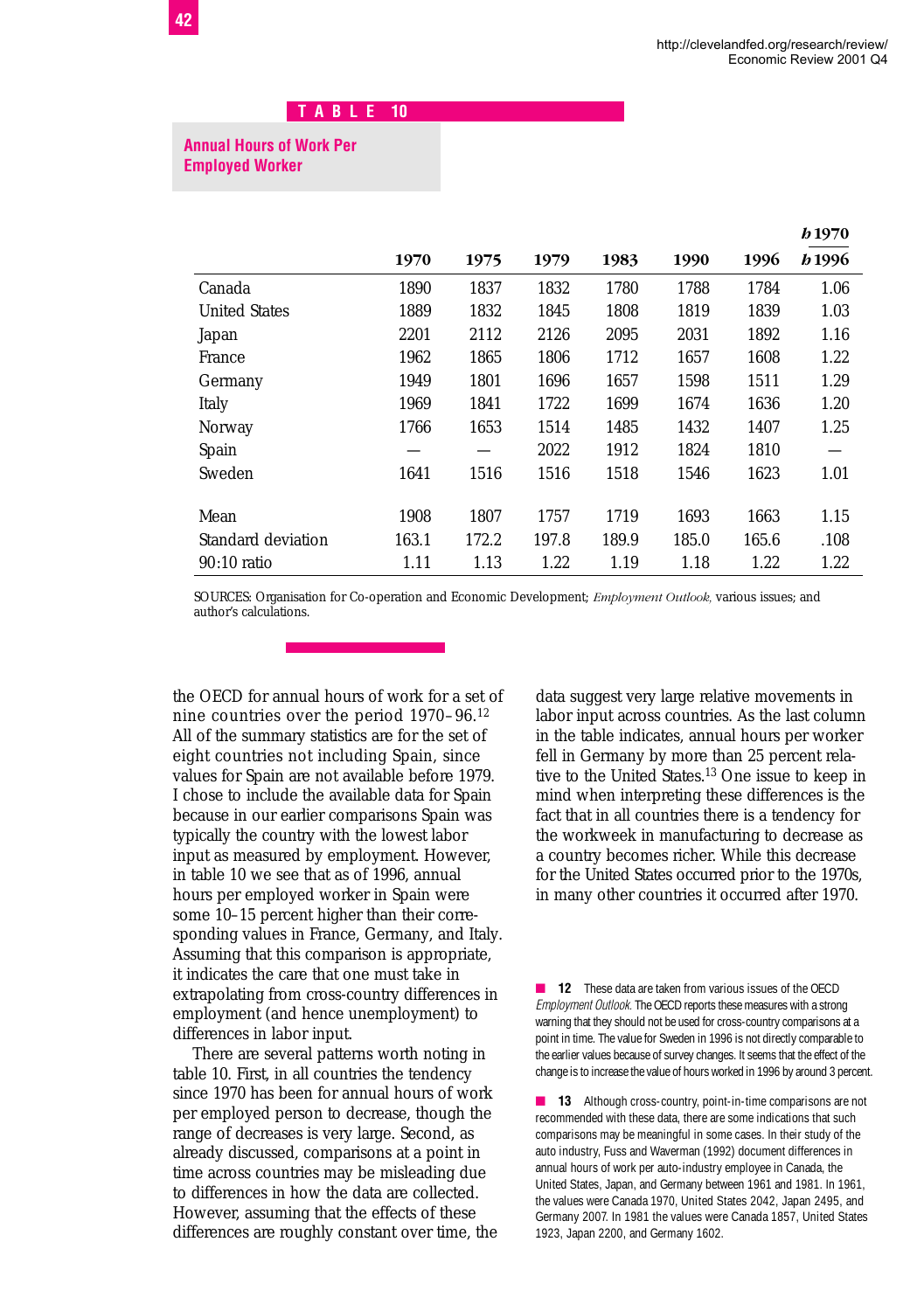# **T A B L E 11**

#### **Full- and Part-Time Employment Ratios (1970 and 1995)**

|                      | <b>Full-time</b> |      | Part-time |      |
|----------------------|------------------|------|-----------|------|
|                      | 1970             | 1995 | 1970      | 1995 |
| Canada               | 55.4             | 54.4 | 6.0       | 12.9 |
| <b>United States</b> | 54.4             | 59.4 | 10.1      | 13.0 |
| Japan                | 61.2             | 53.3 | 9.9       | 16.2 |
| Australia            | 60.6             | 49.0 | 8.2       | 17.2 |
| New Zealand          | 56.9             | 45.3 | 7.2       | 13.1 |
| Belgium              | 59.0             | 47.2 | 2.3       | 9.1  |
| France               | 61.9             | 50.1 | 3.9       | 8.8  |
| Germany              | 61.7             | 54.4 | 6.9       | 10.2 |
| Italy                | 52.7             | 45.1 | 3.6       | 5.8  |
| United Kingdom       | 59.1             | 53.5 | 11.3      | 15.9 |
| Mean                 | 58.3             | 51.2 | 6.9       | 12.2 |
| 90:10 ratio          | 1.13             | 1.20 | 2.81      | 1.84 |

SOURCES: Organisation for Co-operation and Economic Development; *Employment Outlook,* various issues; and author's calculations.

How do these changes in hours correlate with the changes in employment ratios documented earlier? The correlation between the change in hours between 1970 and 1996 and the change in aggregate employment-topopulation ratios between 1970 and 1995 for this set of eight countries is 0.36. Norway is somewhat of an outlier in this regard, and if Norway is excluded, the correlation increases to 0.77. This suggests that the relative changes in aggregate labor input are probably substantially larger than are the relative changes in employment-to-population ratios.

A closely related issue that often comes up in this context is cross-country differences in the extent of part-time employment.14 The measures of hours presented above do include part-time employment, and hence do control for these differences. However, it may also be of interest to directly examine data on fullversus part-time employment. Here again, however, a major caveat is necessary since cross-country measures are not directly comparable due to differences in definitions of part-time employment.

As a crude attempt to decompose the previously examined employment-to-population ratios into full-time and part-time components so that I can compare relative changes in the proportion of the population employed full- and part-time, I compute full- and parttime employment-to-population ratios for 1970 and 1995. I use the data on the fraction of employment that is part-time in 1973 and 1997 in conjunction with the earlier data on employment-to-population ratios for individuals aged 15–64 for the years 1970 and 1995. Although the years do not match exactly, to the extent that changes in part-time versus full-time employment patterns have been occurring gradually through time, this comparison should give a good idea of the changes over the 1970–1995 period.

The values are in table 11.15

■ **15** The 90:10 ratio in this table refers to the ratio of the secondhighest value to the second-lowest value.

**<sup>14</sup>** In particular, some researchers have argued that the dramatic improvement in employment in the Netherlands is entirely due to increases in part-time employment. See, for example, Nickel and van Ours (2000) and its discussion.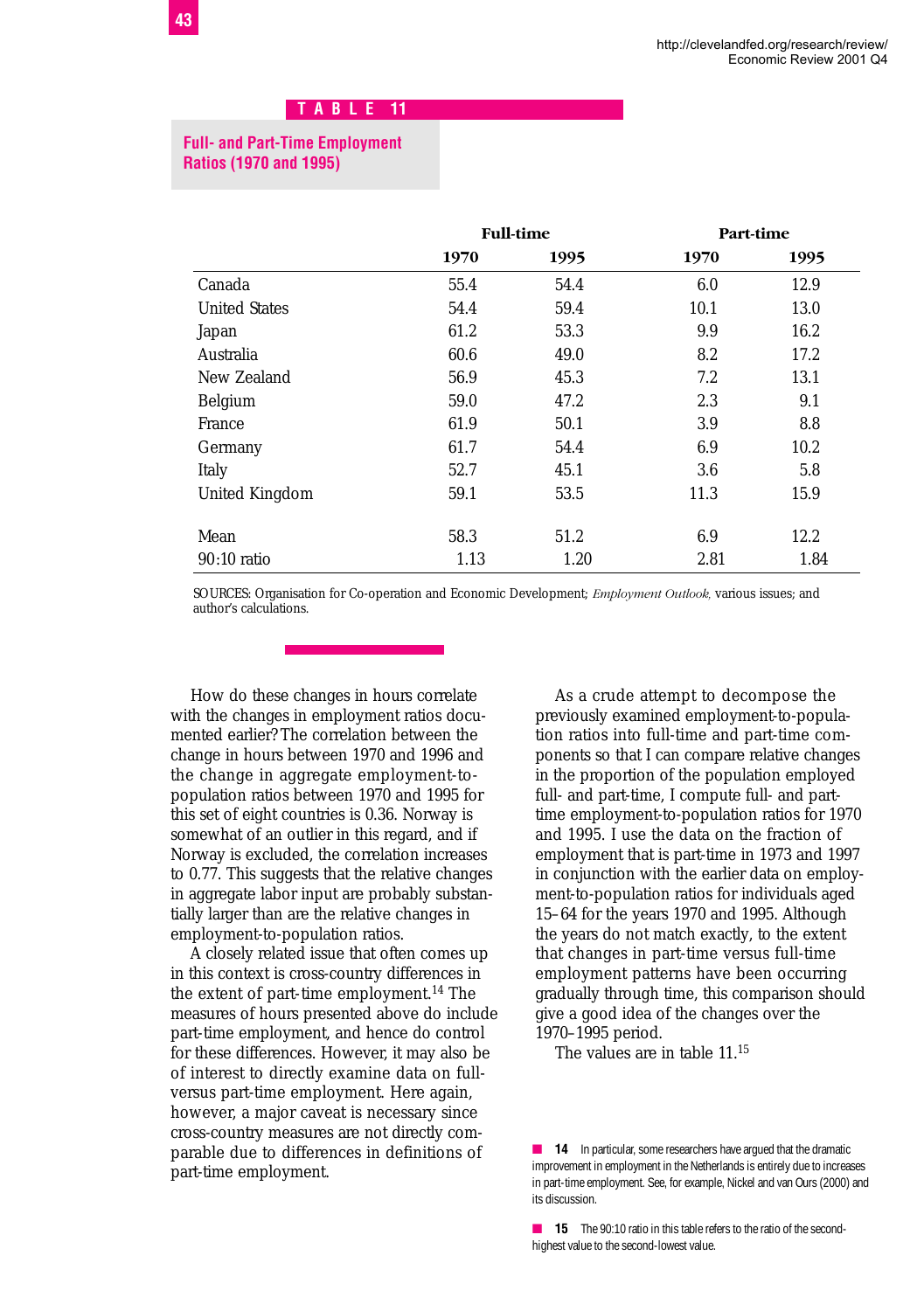A few patterns emerge. First, note that in all countries the employment-to-population ratio has increased for part-time workers, and in every country except the United States the employment-to-population ratio for full-time employment has decreased. Second, it is in no way true that differences across countries in aggregate employment-to-population ratios are dominated by differences in the extent of part-time work. The 90:10 ratio for full-time employment exceeds 1.10 for both years. Moreover, the value increases over time, suggesting that differences in full-time-employment ratios have become larger. In contrast, differences in part-time-employment ratios have actually narrowed slightly, though based on the 90:10 measure, differences in part-time-

**V. Conclusion** 

relative to the United States.

**T**his paper has studied the empirical properties of aggregate and disaggregate employment in a cross section of developed countries over the period 1960–95. It has documented several facts that a successful theory of employment should be able to account for. Though much information is presented here, there is much additional information that would give a richer picture of differences in time allocations across countries. First, we need better cross-country measures of hours of actual work, especially at a disaggregated level. Second, additional disaggregations would be useful, especially by family structure. Third, it is important to understand how people spend their time when not working in the market—are they taking care of other family members, in school, or what?

employment ratios still exceed those for full-time-employment ratios. Third, from the perspective of the "European unemployment problem," the full-time-employment ratios suggest even larger relative changes than do the aggregate numbers, since in 1970, part-time work was much less prevalent in Europe but has since become increasingly common there

Three conclusions seem to bear repeating. First, large and persistent differences in employment ratios across countries seem to be pervasive. In particular, although the relative changes in unemployment between the United States and Europe over the last 30 years have been dramatic, one should not be misled into thinking that in this regard the world is dramatically different after 1970 than before.

From the perspective of employment-topopulation ratios, there are large cross-country differences before 1970 as well as after, and there were substantial changes in cross-country relative employment ratios in the period before 1970 as well as after. Second, the changes found in data disaggregated by sex and age do not at all mirror the changes found in aggregate data. Changes tend to be concentrated among the young and the old and among women. Any successful theory of crosscountry changes in employment must successfully account for this concentration. Third, the patterns found in aggregate data for a cross section of countries do not carry over to all demographic groups within those countries.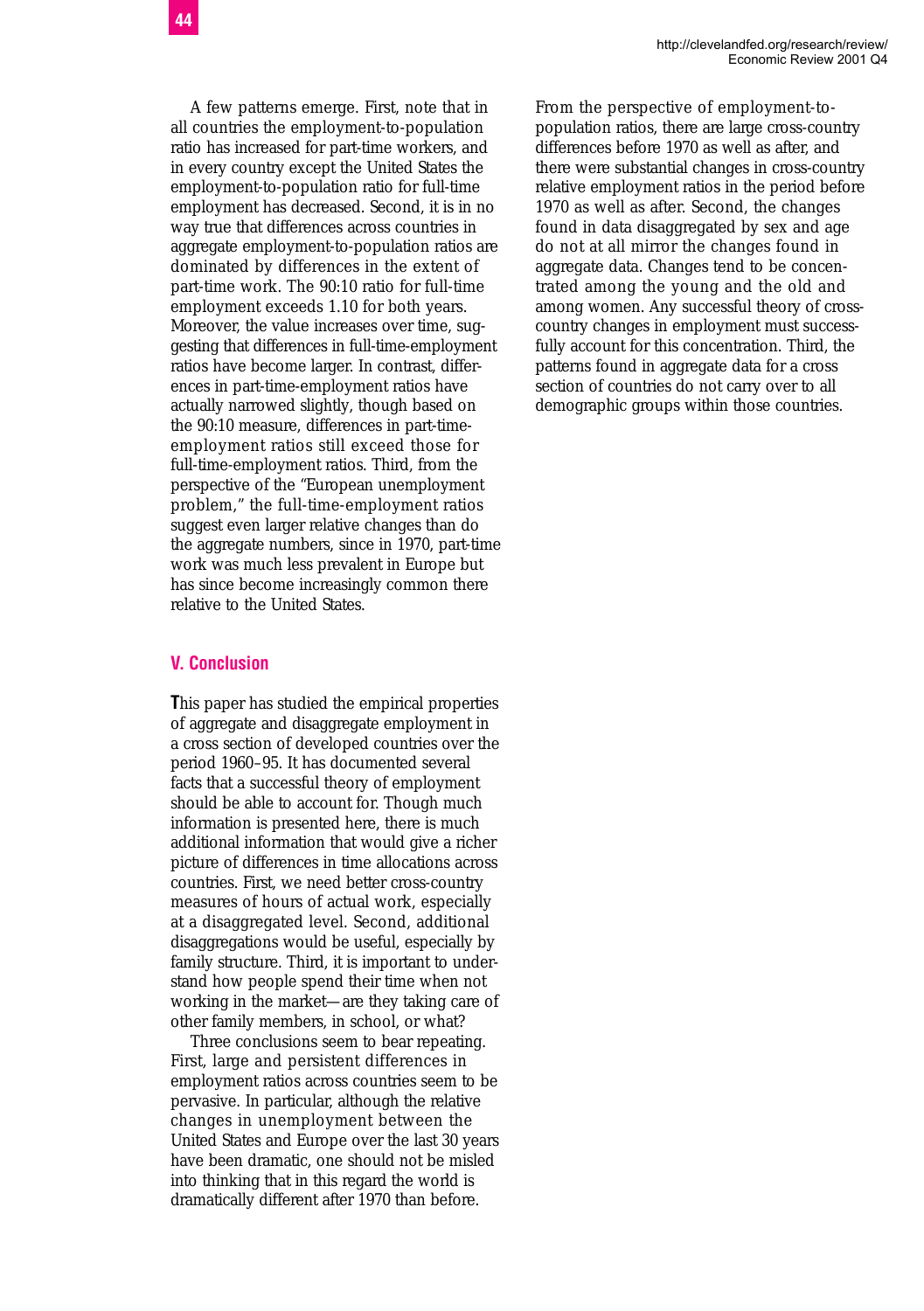#### **Appendix— Disaggregated Changes in Employment Rates**

This appendix presents the complete set of tables for disaggregated changes in employment rates between 1972 and 1995 for a set of eight countries. The data for 1972 represent an average for 1972 and 1973, whereas for every other year, the data represent a three-year average centered on the given year; for example, for 1980 the data are an average of 1979–81. The 90:10 ratio is the ratio of the secondhighest to the second-lowest value.

# **T A B L E 12**

#### **Disaggregated Changes in Employment Rates**

| A. Males 15–24       |      |      |      |      |      |
|----------------------|------|------|------|------|------|
|                      | 1972 | 1980 | 1985 | 1990 | 1995 |
| Canada               | 56.9 | 62.5 | 58.3 | 60.7 | 52.9 |
| <b>United States</b> | 66.8 | 64.0 | 62.7 | 62.8 | 60.9 |
| Japan                | 55.2 | 41.6 | 40.7 | 41.6 | 45.3 |
| France               | 55.7 | 46.3 | 38.0 | 33.6 | 25.5 |
| Germany              | 69.9 | 59.4 | 57.0 | 59.5 | 54.0 |
| Italy                | 42.2 | 38.7 | 34.3 | 33.8 | 31.3 |
| Spain                | 69.8 | 54.0 | 40.4 | 42.5 | 31.4 |
| Sweden               | 64.1 | 66.8 | 61.4 | 64.4 | 40.8 |
| Mean                 | 60.1 | 54.2 | 49.1 | 49.9 | 42.8 |
| $90:10$ ratio        | 1.26 | 1.54 | 1.62 | 1.86 | 1.73 |

#### **B. Males 25–34**

|                      | 1972 | 1980 | 1985 | 1990 | 1995 |
|----------------------|------|------|------|------|------|
| Canada               | 91.6 | 89.7 | 83.9 | 84.8 | 81.6 |
| <b>United States</b> | 91.6 | 89.5 | 88.1 | 88.6 | 88.0 |
| Japan                | 96.7 | 95.2 | 94.4 | 95.4 | 94.3 |
| France               | 96.1 | 93.2 | 88.6 | 88.4 | 83.7 |
| Germany              | 94.4 | 88.8 | 82.0 | 85.0 | 83.6 |
| Italy                | 94.7 | 87.6 | 82.5 | 79.2 | 71.1 |
| Spain                | 94.3 | 85.8 | 76.3 | 81.4 | 72.2 |
| Sweden               | 91.5 | 92.8 | 91.1 | 90.5 | 79.0 |
|                      |      |      |      |      |      |
| Mean                 | 93.9 | 90.3 | 85.7 | 86.7 | 81.7 |
| $90:10$ ratio        | 1.05 | 1.06 | 1.11 | 1.11 | 1.22 |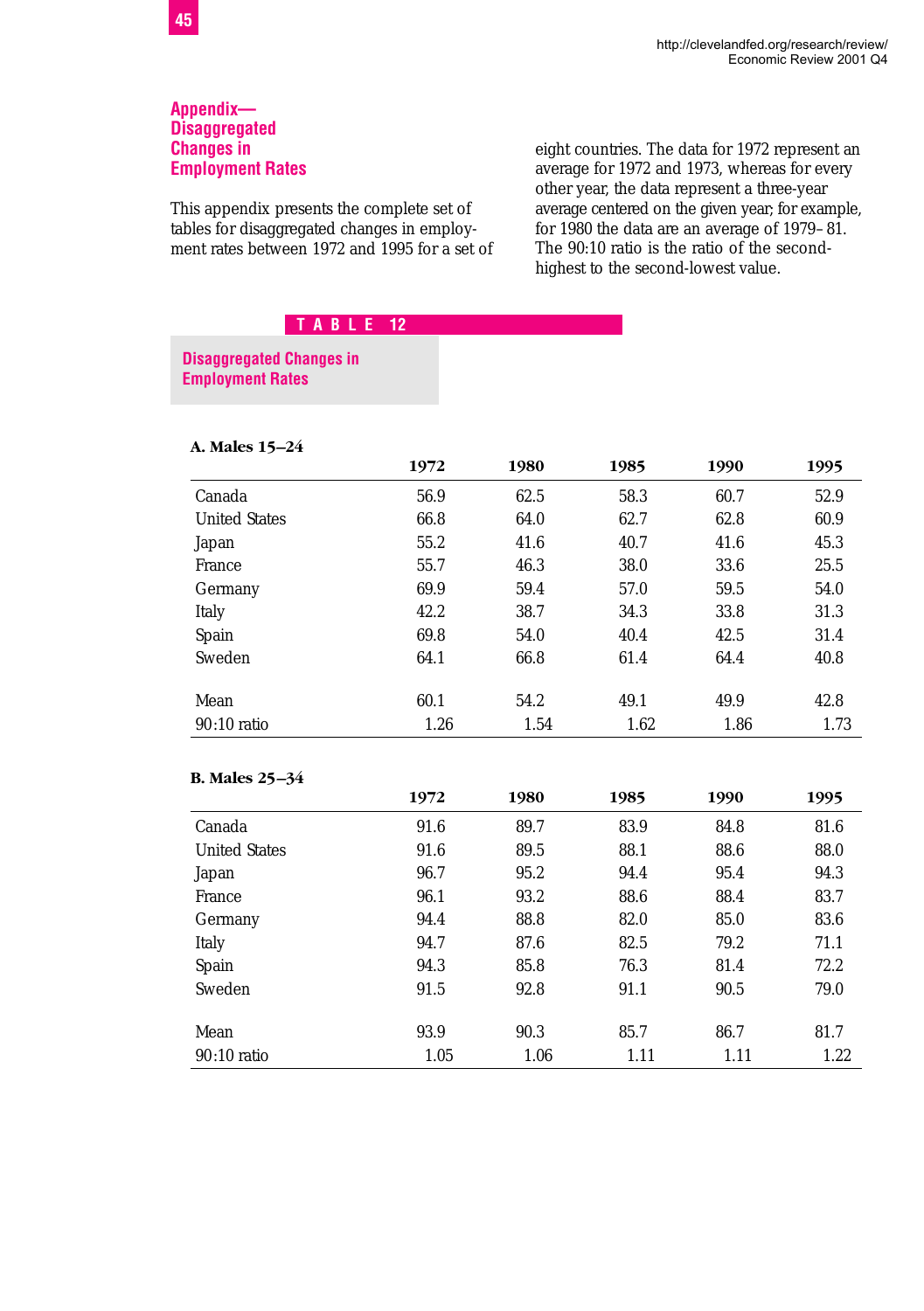| C. Males 35-44       |      |      |      |      |      |
|----------------------|------|------|------|------|------|
|                      | 1972 | 1980 | 1985 | 1990 | 1995 |
| Canada               | 93.0 | 91.9 | 88.2 | 88.0 | 84.6 |
| <b>United States</b> | 93.1 | 91.8 | 90.3 | 90.2 | 88.6 |
| Japan                | 97.0 | 96.5 | 95.7 | 96.6 | 96.1 |
| France               | 97.3 | 95.2 | 92.9 | 92.1 | 88.7 |
| Germany              | 97.5 | 95.9 | 92.6 | 91.4 | 90.4 |
| Italy                |      | 97.1 | 95.0 | 93.1 | 88.6 |
| Spain                | 96.2 | 90.6 | 85.0 | 88.9 | 83.2 |
| Sweden               | 93.6 | 95.6 | 95.1 | 94.7 | 85.0 |
| Mean                 | 95.4 | 94.3 | 91.9 | 91.9 | 88.2 |
| $90:10$ ratio        | 1.05 | 1.05 | 1.08 | 1.07 | 1.07 |

# **D. Males 45–54**

|                      | 1972 | 1980 | 1985 | 1990 | 1995 |
|----------------------|------|------|------|------|------|
| Canada               | 90.5 | 88.8 | 85.2 | 85.8 | 82.8 |
| <b>United States</b> | 89.3 | 88.2 | 86.9 | 87.2 | 85.7 |
| Japan                | 95.9 | 95.0 | 94.5 | 95.7 | 95.7 |
| France               | 94.0 | 91.6 | 88.7 | 88.2 | 86.3 |
| Germany              | 94.2 | 92.4 | 90.7 | 88.7 | 87.4 |
| Italy                | 95.2 | 96.3 | 94.9 | 94.2 | 90.2 |
| Spain                | 94.3 | 87.3 | 80.6 | 84.9 | 80.3 |
| Sweden               | 93.0 | 93.5 | 93.4 | 93.3 | 86.4 |
|                      |      |      |      |      |      |
| Mean                 | 93.3 | 91.6 | 89.4 | 89.8 | 86.9 |
| $90:10$ ratio        | 1.05 | 1.07 | 1.11 | 1.10 | 1.09 |

#### **E. Males 54–64**

|                      | 1972 | 1980 | 1985 | 1990 | 1995 |
|----------------------|------|------|------|------|------|
| Canada               | 77.7 | 72.5 | 64.5 | 60.0 | 54.4 |
| <b>United States</b> | 75.8 | 69.5 | 64.9 | 64.7 | 63.7 |
| Japan                | 85.0 | 81.7 | 79.0 | 80.5 | 80.9 |
| France               | 71.1 | 64.5 | 46.5 | 42.9 | 38.7 |
| Germany              | 74.0 | 63.4 | 54.4 | 51.3 | 47.4 |
| Italy                |      | 72.0 | 65.6 | 63.1 | 55.5 |
| Spain                | 82.1 | 71.6 | 59.2 | 56.7 | 48.8 |
| Sweden               | 81.3 | 77.2 | 73.2 | 73.8 | 65.0 |
| Mean                 | 78.2 | 71.6 | 63.4 | 61.6 | 56.8 |
| $90:10$ ratio        | 1.11 | 1.20 | 1.35 | 1.44 | 1.37 |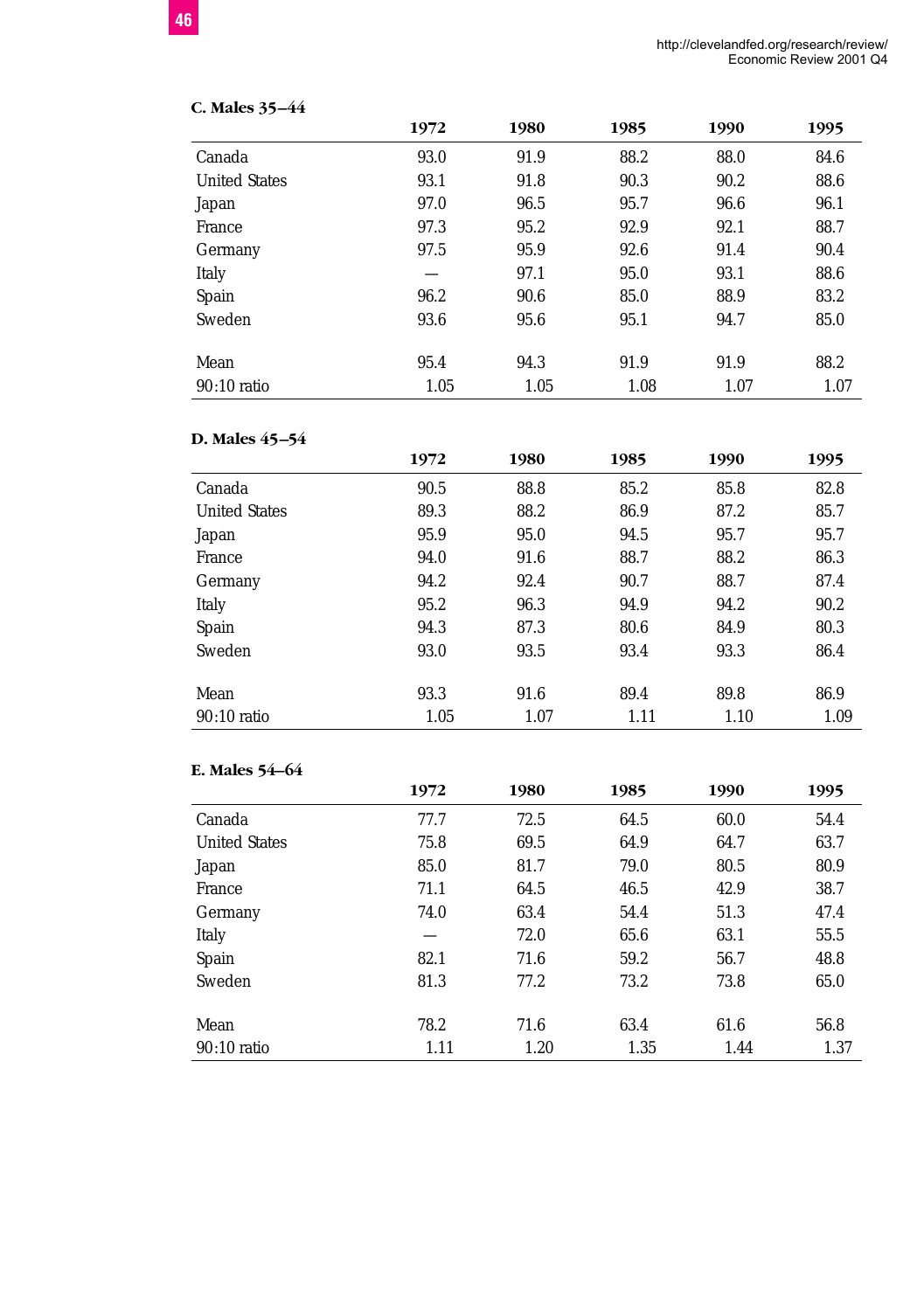| <b>F. Males 65+</b>  |      |      |      |      |      |
|----------------------|------|------|------|------|------|
|                      | 1972 | 1980 | 1985 | 1990 | 1995 |
| Canada               | 17.5 | 14.5 | 12.1 | 11.0 | 10.1 |
| <b>United States</b> | 21.7 | 18.5 | 15.5 | 15.7 | 16.2 |
| Japan                | 46.1 | 40.1 | 36.2 | 36.3 | 36.4 |
| France               | 16.3 | 8.2  | 5.3  | 3.8  | 2.6  |
| Germany              | 14.4 | 6.8  | 5.0  | 4.4  | 4.2  |
| Italy                | 7.4  | 7.9  | 5.3  | 5.2  | 6.0  |
| Spain                | 25.3 | 12.3 | 6.1  | 3.9  | 2.8  |
| Sweden               | 24.0 | 13.7 | 11.6 | 13.5 | 13.2 |
| Mean                 | 21.6 | 15.3 | 12.1 | 11.7 | 11.4 |
| $90:10$ ratio        | 1.76 | 2.32 | 2.92 | 4.03 | 5.79 |

# **G. Females 15–24**

|                      | 1972 | 1980 | 1985 | 1990 | 1995 |
|----------------------|------|------|------|------|------|
| Canada               | 45.4 | 55.2 | 55.9 | 59.1 | 51.2 |
| <b>United States</b> | 47.7 | 54.0 | 55.3 | 56.0 | 55.2 |
| Japan                | 49.3 | 42.5 | 41.6 | 43.0 | 44.5 |
| France               | 43.3 | 33.9 | 28.0 | 25.1 | 18.3 |
| Germany              | 61.9 | 53.2 | 50.6 | 54.2 | 48.6 |
| Italy                | 29.3 | 28.1 | 24.1 | 25.1 | 21.6 |
| Spain                | 50.8 | 34.2 | 22.4 | 28.3 | 21.4 |
| Sweden               | 56.8 | 65.2 | 61.8 | 64.8 | 41.9 |
| Mean                 | 48.1 | 45.8 | 42.5 | 44.5 | 37.8 |
| $90:10$ ratio        | 1.31 | 1.63 | 2.32 | 2.35 | 2.39 |

#### **H. Females 25–34**

|                      | 1972 | 1980 | 1985 | 1990 | 1995 |
|----------------------|------|------|------|------|------|
| Canada               | 42.2 | 58.8 | 64.1 | 70.2 | 69.4 |
| <b>United States</b> | 46.0 | 60.7 | 65.6 | 69.0 | 70.4 |
| Japan                | 44.2 | 47.2 | 50.2 | 54.8 | 57.6 |
| France               | 55.2 | 63.5 | 64.4 | 65.7 | 65.2 |
| Germany              | 50.8 | 57.5 | 56.3 | 62.5 | 65.8 |
| Italy                | 31.3 | 47.1 | 47.3 | 50.0 | 46.9 |
| Spain                | 28.0 | 32.2 | 36.3 | 44.3 | 44.9 |
| Sweden               | 62.3 | 79.4 | 85.4 | 86.3 | 73.9 |
| Mean                 | 45.0 | 55.8 | 58.7 | 62.9 | 61.8 |
| $90:10$ ratio        | 1.76 | 1.34 | 1.39 | 1.40 | 1.50 |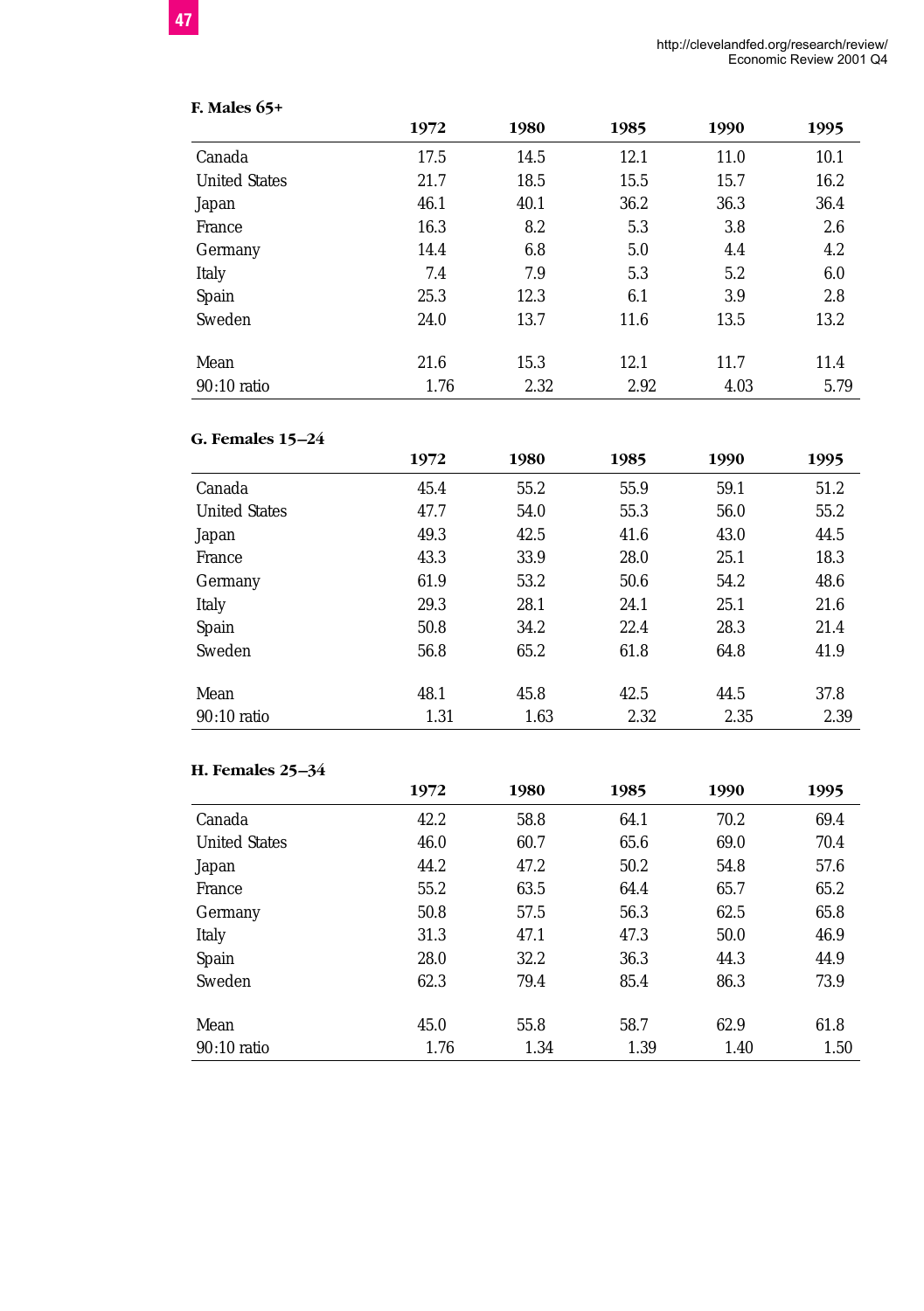|  | <b>I. Females 35-44</b> |  |
|--|-------------------------|--|
|--|-------------------------|--|

|                      | 1972 | 1980 | 1985 | 1990 | 1995 |
|----------------------|------|------|------|------|------|
| Canada               | 41.4 | 58.1 | 64.5 | 72.2 | 71.8 |
| <b>United States</b> | 50.0 | 61.9 | 67.8 | 73.0 | 73.8 |
| Japan                | 58.3 | 60.1 | 62.5 | 65.1 | 63.9 |
| France               | 49.7 | 60.4 | 64.7 | 67.4 | 69.3 |
| Germany              | 49.8 | 55.3 | 57.6 | 64.3 | 67.7 |
| Italy                |      | 43.1 | 48.8 | 52.8 | 51.8 |
| Spain                | 24.6 | 27.5 | 28.3 | 37.1 | 43.1 |
| Sweden               | 70.1 | 83.5 | 88.9 | 91.4 | 83.0 |
| Mean                 | 49.1 | 56.2 | 60.4 | 65.4 | 65.6 |
| $90:10$ ratio        | 1.41 | 1.44 | 1.39 | 1.38 | 1.42 |

# **J. Females 45–54**

|                      | 1972 | 1980 | 1985 | 1990 | 1995 |
|----------------------|------|------|------|------|------|
| Canada               | 40.7 | 50.7 | 55.6 | 64.1 | 66.4 |
| <b>United States</b> | 51.5 | 57.2 | 61.3 | 68.6 | 72.2 |
| Japan                | 60.2 | 61.0 | 63.4 | 67.6 | 68.1 |
| France               | 50.7 | 54.5 | 58.0 | 60.9 | 67.3 |
| Germany              | 48.9 | 49.6 | 50.3 | 57.6 | 62.2 |
| Italy                | 29.9 | 36.8 | 40.5 | 45.6 | 47.4 |
| Spain                | 26.5 | 26.5 | 24.4 | 28.1 | 32.0 |
| Sweden               | 68.8 | 82.2 | 87.0 | 89.4 | 85.3 |
|                      |      |      |      |      |      |
| Mean                 | 47.2 | 52.3 | 55.1 | 60.2 | 62.6 |
| $90:10$ ratio        | 2.01 | 1.66 | 1.57 | 1.50 | 1.52 |

#### **K. Females 55–64**

|                      | 1972 | 1980 | 1985 | 1990 | 1995 |
|----------------------|------|------|------|------|------|
| Canada               | 29.5 | 32.2 | 31.1 | 32.9 | 33.9 |
| <b>United States</b> | 40.2 | 40.0 | 40.3 | 43.8 | 47.5 |
| Japan                | 43.9 | 44.6 | 43.5 | 46.5 | 47.5 |
| France               | 36.7 | 36.8 | 28.6 | 28.5 | 28.6 |
| Germany              | 25.8 | 26.9 | 21.7 | 22.2 | 24.5 |
| Italy                | 8.9  | 22.0 | 20.7 | 21.3 | 20.2 |
| Spain                | 23.3 | 20.9 | 18.5 | 18.1 | 17.6 |
| Sweden               | 44.5 | 54.7 | 57.6 | 64.3 | 60.0 |
| Mean                 | 34.8 | 34.8 | 32.8 | 34.7 | 35.0 |
| $90:10$ ratio        | 1.70 | 2.03 | 2.10 | 2.18 | 2.35 |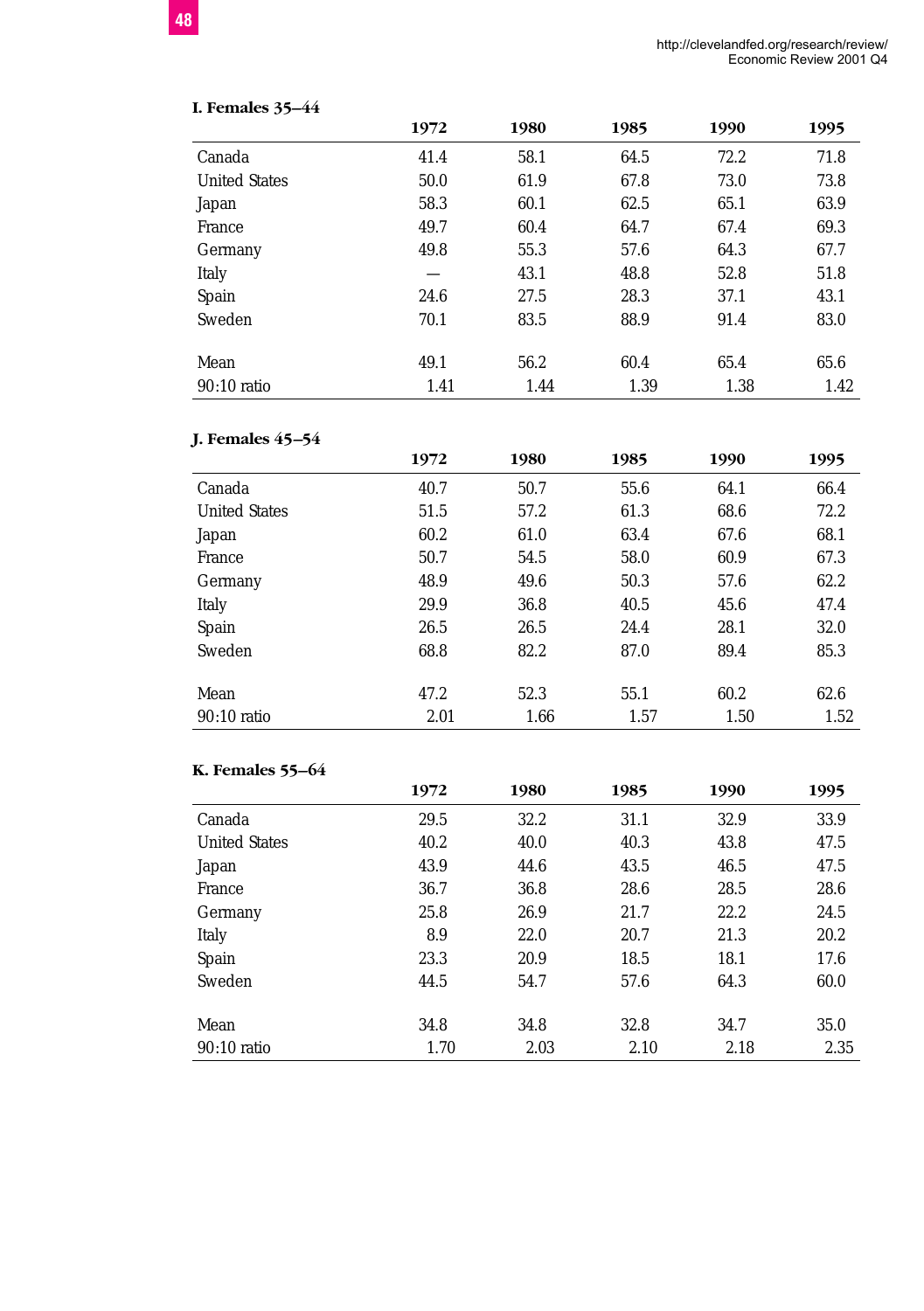| L. Females 65+       |      |      |      |      |      |
|----------------------|------|------|------|------|------|
|                      | 1972 | 1980 | 1985 | 1990 | 1995 |
| Canada               | 4.3  | 4.3  | 4.0  | 3.7  | 3.3  |
| <b>United States</b> | 8.3  | 7.9  | 7.2  | 8.2  | 8.5  |
| Japan                | 16.1 | 15.5 | 15.4 | 16.2 | 15.5 |
| France               | 6.9  | 3.6  | 2.2  | 1.6  | 1.3  |
| Germany              | 5.8  | 3.2  | 2.3  | 1.9  | 1.5  |
| Italy                | 1.5  | 2.7  | 2.2  | 2.1  | 1.7  |
| Spain                | 7.7  | 4.1  | 2.4  | 1.6  | 1.3  |
| Sweden               | 7.5  | 3.9  | 3.3  | 5.3  | 4.6  |
| Mean                 | 7.3  | 5.7  | 4.9  | 5.1  | 4.7  |
| 90:10 ratio          | 1.93 | 2.47 | 3.27 | 5.12 | 6.53 |

SOURCES: Organisation for Economic Co-operation and Development, *Labor Force Statistics,* various issues; and author's calculations.